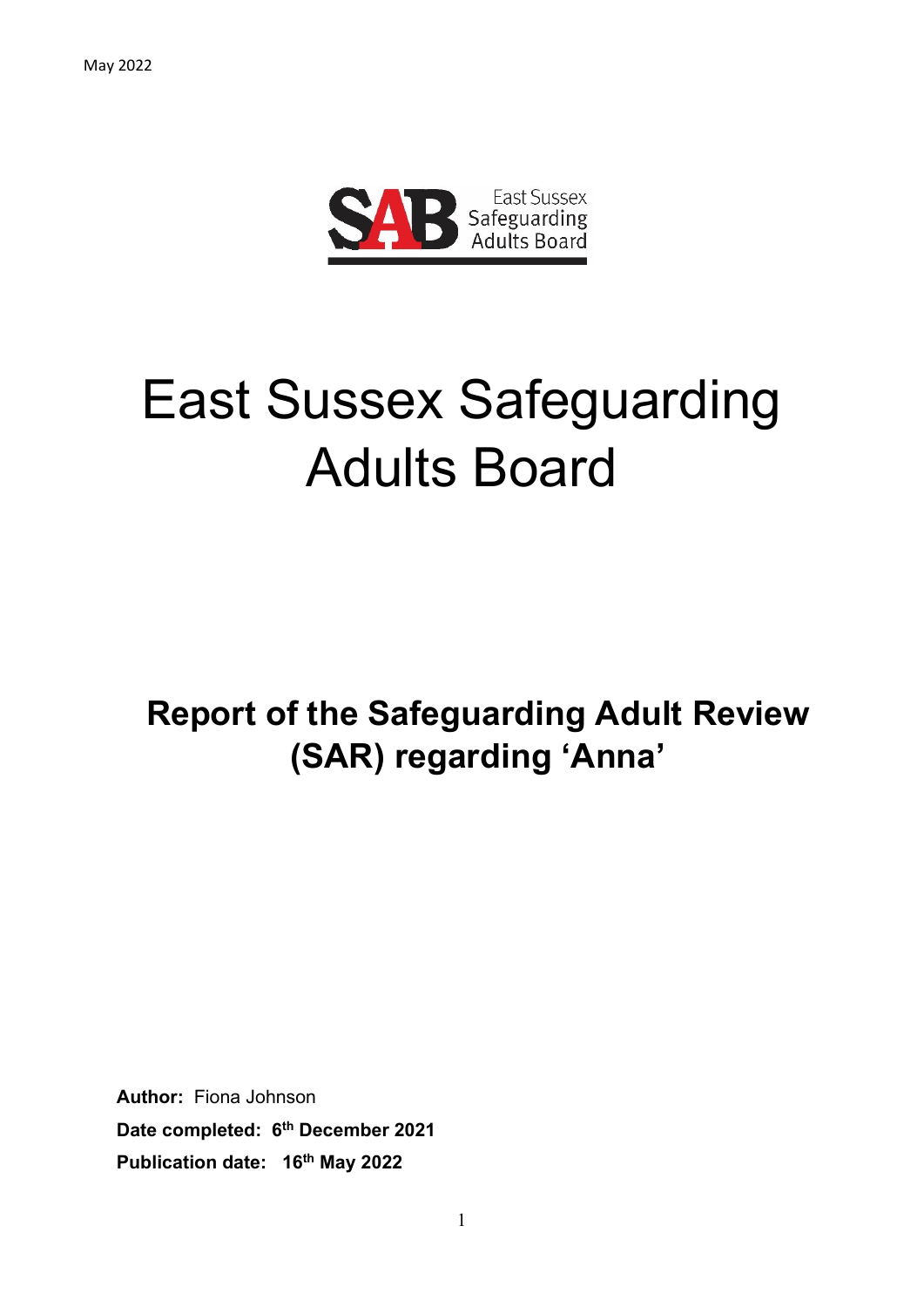## **CONTENTS**

#### **1 INTRODUCTION**

| 1.1 | Background to the Safeguarding Adult Review (SAR) | P <sub>3</sub> |
|-----|---------------------------------------------------|----------------|
| 1.2 | The Terms of Reference                            | P <sub>3</sub> |
|     | 1.3 SAR process                                   | P 3            |
|     | 1.4 Parallel processes                            | P 4            |
|     | 1.5 Family input to the SAR                       | P 5            |

## **2 SUMMARY OF FACTS**

| $2.1\,$ | <b>Background history</b>                                   | P 5             |
|---------|-------------------------------------------------------------|-----------------|
| $2.2\,$ | First safeguarding concerns February 2017 - July 2017       | P 6             |
| 2.3     | Concerns regarding financial abuse August 2017 - May 2018   | P 7             |
| 2.4     | Anna moves back to Daughter 1 September 2019 – October 2019 | P <sub>8</sub>  |
| 2.5     | Service involvement November 2019 - January 2020            | P <sub>10</sub> |
| 2.6     | Final safeguarding assessment February 2020 – March 2020    | P <sub>11</sub> |
|         |                                                             |                 |

| 3              | <b>ANALYSIS</b>        |                                                |                 |
|----------------|------------------------|------------------------------------------------|-----------------|
| $\overline{4}$ | <b>KEY THEMES</b>      |                                                |                 |
| 5              | <b>LESSONS LEARNED</b> |                                                |                 |
| 6              |                        | <b>CONCLUSIONS</b>                             | P <sub>25</sub> |
| $\overline{7}$ |                        | <b>RECOMMENDATIONS</b>                         | P <sub>27</sub> |
|                |                        | Appendix 1 Terms of Reference                  | P <sub>28</sub> |
|                |                        | Appendix 2 Glossary of Terms and Abbreviations | P31             |
|                |                        | Appendix 3: Bibliography                       | P33             |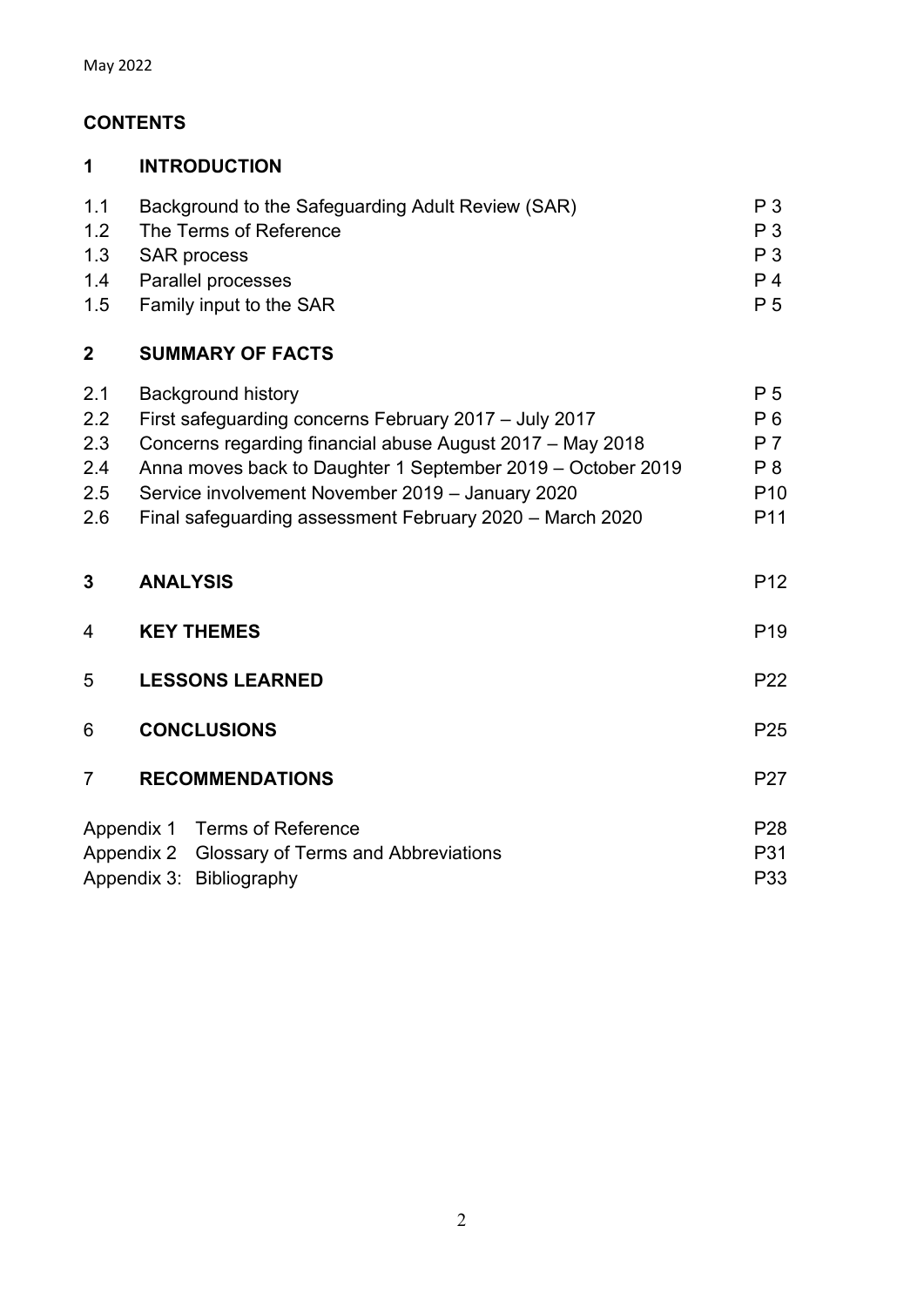#### **1. INTRODUCTION**

#### **1.1.Background to the Safeguarding Adult Review (SAR)**

- 1.1.1. The subject of this SAR is being referred to using the anonymised name of Anna. Anna died in hospital on 27/02/2020 at the age of 85. Her cause of death was due to natural causes but there were concerns about her presentation on admission to hospital on 24/02/2020 when she was noted to have multiple bruising and skin tears over several parts of her body. There were historical concerns regarding abuse of Anna by her daughter and she had been placed in residential care where she lived for over a year. Anna had moved back to live with her daughter five months prior to her death.
- 1.1.2. A Safeguarding Adults Board (SAB) has a statutory duty under Section 44 of the Care Act 2014 to arrange a SAR where:
- a) an adult with care and support needs has died and abuse or neglect is known to be a factor in their death, or an adult is still alive but has experienced serious abuse or neglect, and
- b) there is concern that partner agencies could have worked together more effectively to protect the adult.
- 1.1.3. SAB members must cooperate in and contribute to the review with a view to identifying lessons to be learnt. The purpose is not to allocate blame, but to determine what the relevant agencies involved in the case might have done differently and to identify ways of how agencies work, singly and together, to help protect adults at risk of abuse and neglect.
- 1.1.4. The SAR referral was made on 02/02/2021 by Adult Social Care and Health (ASCH). The case met the mandatory requirement for a SAR under Section 44 of the Care Act and a decision to undertake a SAR was endorsed by the Independent Chair of the East Sussex Safeguarding Adults Board (SAB) on 28/03/2021. It was felt that the circumstances of Anna's death had some similarities with a previous SAR (Adult B) published by the East Sussex SAB on 28/02/2020 and that SAR Anna should explore the extent to which the learning from that review had been embedded in practice as well as to explore additional areas of learning specific to the circumstances.

#### **1.2.The Terms of Reference**

- 1.2.1. The specific terms of reference are attached as appendix 1. It was agreed that the review would take a hybrid approach with two parallel pieces of work: an audit of how the relevant actions of Adult B had been embedded and what impact they were having on practice; and a learning event involving frontline practitioners and their managers, with specific focus on two safeguarding enquiries undertaken between 2017 and 2020.
- 1.2.2. The review had a focus on the following research questions: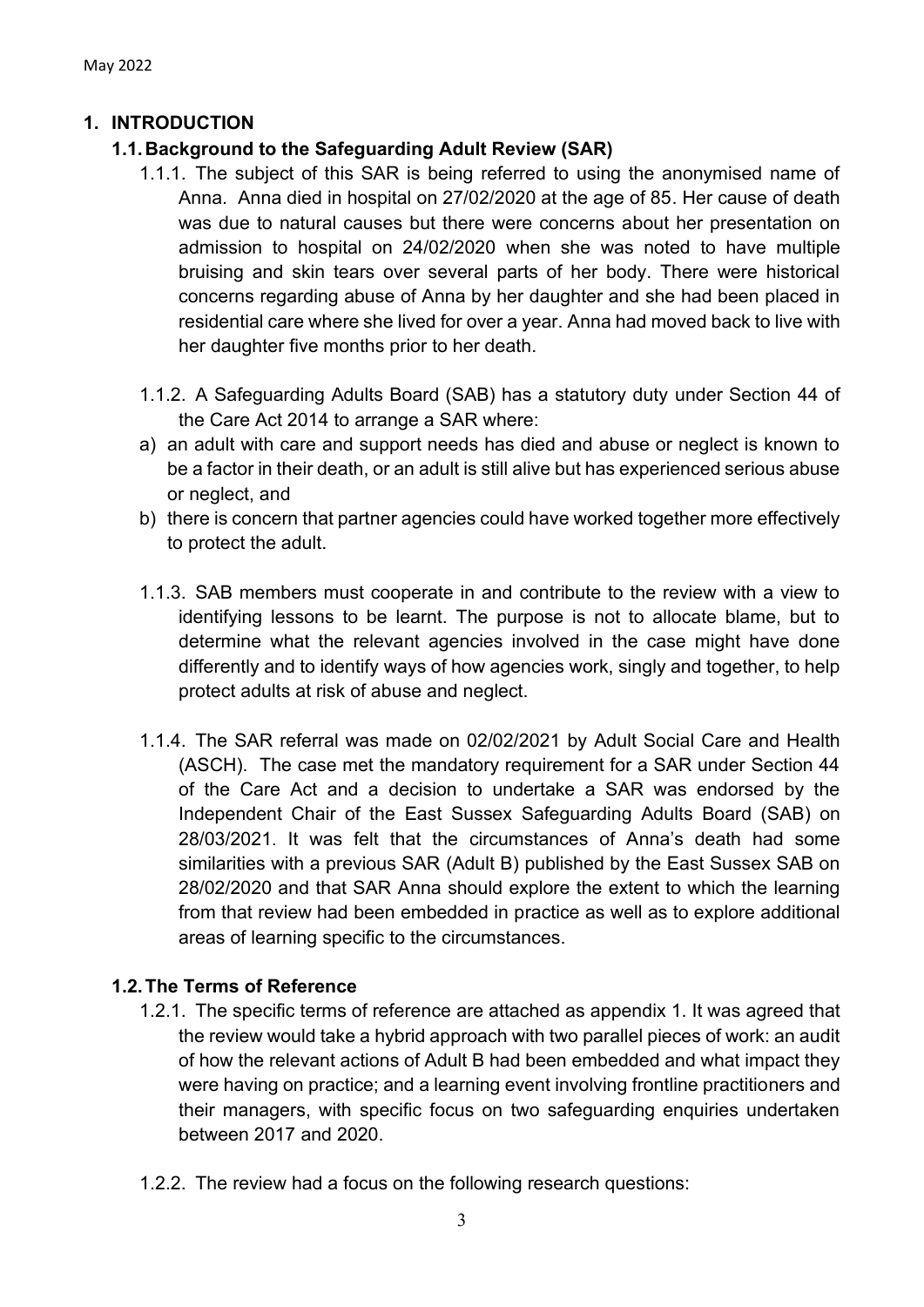- a) How well was the learning from Adult B embedded in general safeguarding practice?
- b) How effective are practitioners at intervening when faced with hostility and aggression from carers?
- c) How do practitioners in East Sussex identify and address cultural needs?
- d) How do practitioners share information about risk and co-ordinate safeguarding work between different agencies in East Sussex?

#### **1.3.SAR process**

- 1.3.1. The report has four main sections: 2) 'Summary of facts', a description of the services provided to Anna explaining how agencies worked together to support her; 3) 'Analysis', an appraisal of the practice with, where possible, an explanation of factors that helped or hindered effective service delivery; and 4) a summary of the review undertaken about how the recommendations from the Adult B SAR have been implemented; and finally 5) 'Lessons learned', the ways in which this specific case highlights findings about the safeguarding system as a whole and reflections on what this may indicate about the implementation of the Adult B recommendations. This is followed by Section 6 conclusions and recommendations.
- 1.3.2. The following agencies made up the Review Team:
	- ASCH, East Sussex County Council (ESCC)
	- Sussex Police
	- NHS East Sussex Clinical Commissioning Group (CCG)
	- Sussex Partnership NHS Foundation Trust (SPFT)
	- East Sussex Healthcare NHS Trust (ESHT)
	- Joint Domestic, Sexual Violence & Abuse and Violence against Women & Girls (VAWG) Unit Brighton & Hove and East Sussex
- 1.3.3. Summary of information reports were received from the following agencies:
	- ASCH
	- Financial Services, ESCC
	- Sussex Police
	- Sussex Partnership Foundation Trust (SPFT)
	- East Sussex Healthcare NHS Trust (ESHT)
- 1.3.4. In addition, the Lead Reviewer had access to the relevant records from the following agencies:
	- GP records
	- Minutes of the MARAC meeting on 25/7/2017
	- Coroners Officer report
	- A chronology from EESHT regarding the involvement of the District Nursing service and Anna's attendances at hospital
	- ASCH records regarding the final safeguarding investigation initiated 24/2/2021.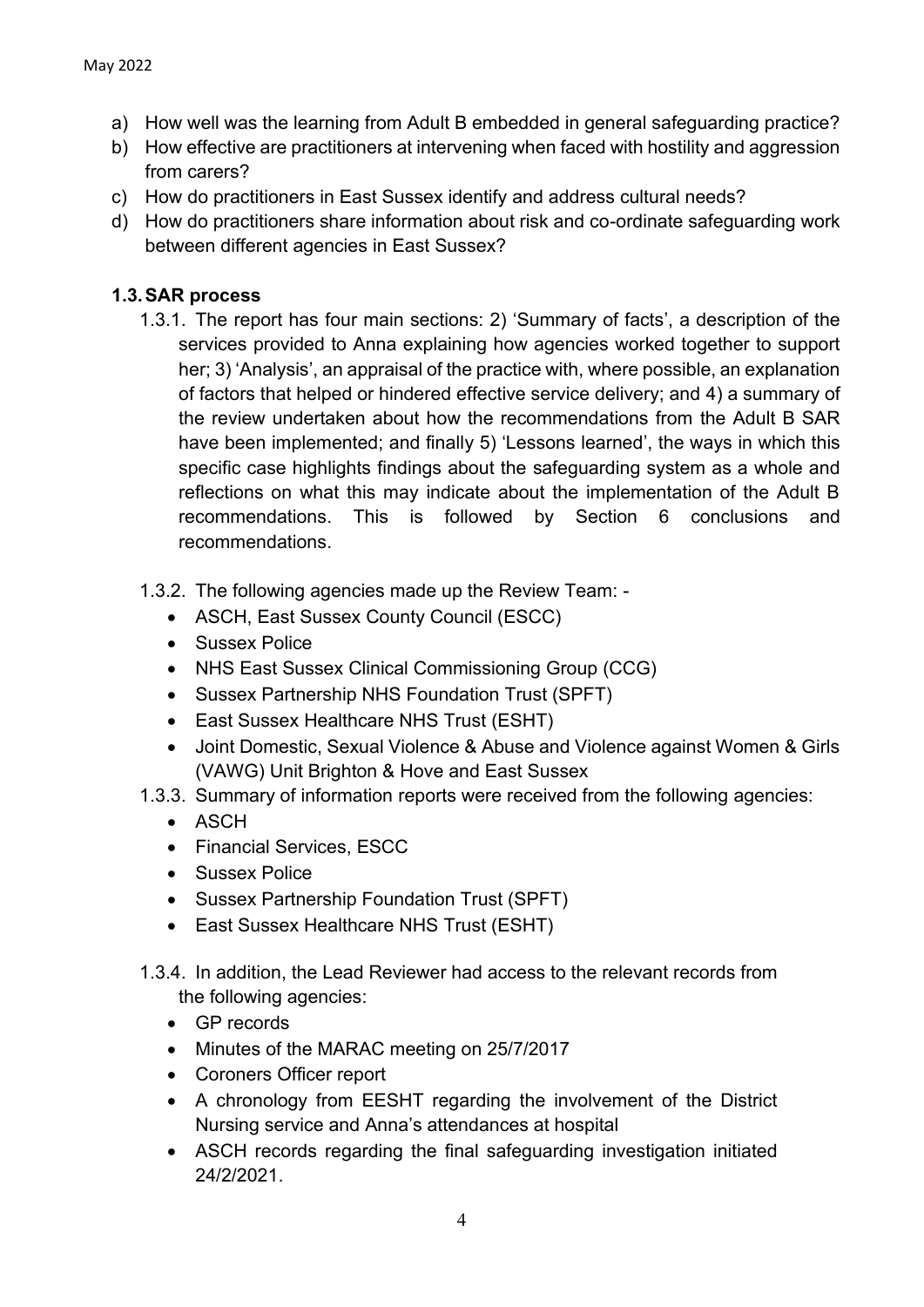**1.3.5.** The Lead Reviewer was Fiona Johnson, an independent social work consultant who was Head of Children's Safeguards & Quality Assurance in East Sussex County Council between 2004 and 2010. Fiona qualified as a social worker in 1982 and has been a senior manager in Children's and Adults services since 1994, contributing to the development of strategy and operational services with a focus on safeguarding. She is independent of East Sussex SAB and its partner agencies.

#### 1.4.**Parallel Processes**

1.4.1. There were no parallel processes as the criminal investigation and coronial process were completed prior to the SAR being undertaken. The Lead Reviewer had access to documents prepared for the coroner.

#### **1.5.Family Input to the SAR**

1.5.1. All three of Anna's daughters were contacted and offered the opportunity to meet with the Lead Reviewer on several occasions by email and phone, however none of them responded and therefore they have not participated in the review.

## **2. SUMMARY OF FACTS – description of the support provided to Anna**

2.1.1. In this report, the following terms have been used to refer to people involved in this case and their relationship to Anna:

- Anna Subject of SAR
- Husband Anna's husband
- Daughter 1 Daughter (father unknown, said to be adopted by Husband)
- Daughter 2 Daughter (father Husband)
- Daughter 3 Daughter (father Husband)
- Son-in-law Partner of Daughter 1
- Grandson Daughter 1's son

#### **2.2.Background history**

- 2.2.1. Anna was born in Europe and moved to the UK for work reasons when she was 22. Daughter 1 was born two years later it is not known who her father was. Four years later Anna married, and it is reported that her husband adopted Daughter 1. Anna then had two further children and remained living with her husband until 2012 when she moved to live with Daughter 1. Anna did not divorce her husband and when he died in 2014, he left money to Anna and her two younger daughters, with nothing being given to Daughter 1.
- 2.2.2. In 2013 Daughter 2 contacted ASCH and alleged that an adult that she was caring for was at risk of financial abuse from Daughter 1, and that Daughter 1 had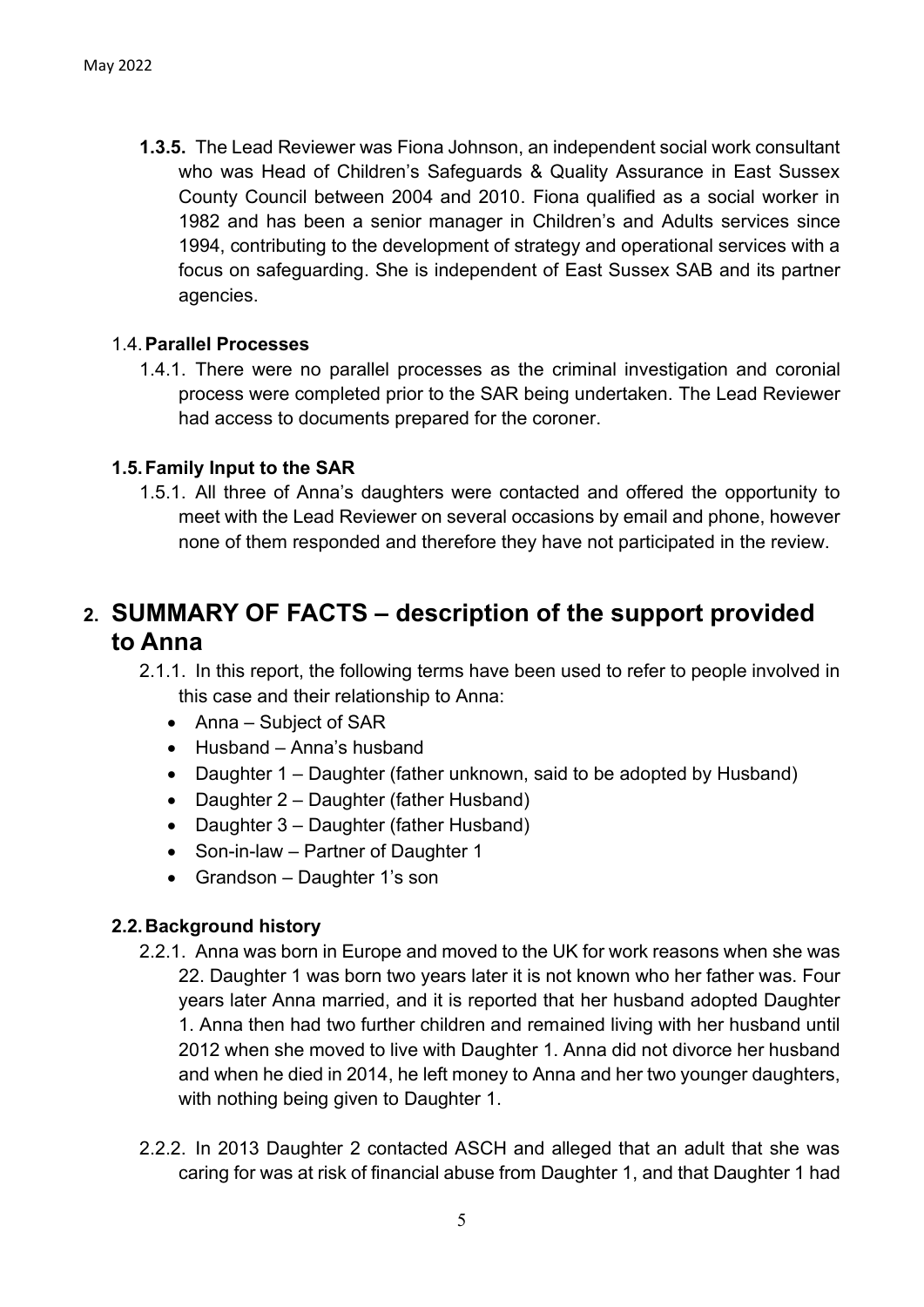attempted to defraud their father out of his home. The investigation of this allegation did not prove anything untoward, and no action taken. A record of the concerns was noted on Daughter 1's social care records but nothing was recorded on Anna's social care notes.

- 2.2.3. Prior to 2015 Anna's main professional contact was with her GP. She was being treated for Chronic Obstructive Pulmonary Disease (COPD) and for depression. In 2011, as part of a review of her medication for depression, Anna reported to her GP that her husband was frightening and controlling; soon after this, she moved to live with Daughter 1 and after the move, told the GP that she was less depressed. It is not clear how often Anna saw her younger daughters before she moved in with Daughter 1, however while she was living with her there was no contact.
- 2.2.4. In 2015 Anna had a fall and was admitted to hospital; later she had a hip replacement operation. Following these admissions, she and Daughter 1 were offered support, but this was rejected by Daughter 1. In February 2016 Anna had a further fall and in July 2016 she had a knee replacement operation. Following this operation Daughter 1 agreed to an assessment for support by ASCH, but then cancelled their visit. However, district nursing services started at this time. Anna continued to be treated for depression by the GP during this period.
- 2.2.5. In December 2016 Anna was admitted to hospital following a fall and on discharge a referral was made to the Joint Community Rehabilitation (JCR) Service. After visiting in January 2017, JCR workers raised concerns regarding the home environment and interfamilial relationships. The home was described as cold and damp, and Daughter 1 was seen to be threatening to Anna, withholding the TV remote control and her walking sticks, as an inducement / threat to take more exercise. These concerns resulted in a joint visit in February 2017 between JCR and ASCH who were undertaking a carer's assessment because of concerns about the placement breaking down. No further safeguarding action was taken. It was noted that Daughter 1 was providing all care and that she could be 'blunt and unsympathetic towards her mother'. Daughter 1 again refused any support in caring for her mother.
- 2.2.6. Later in January 2017 Daughter 1 made a request to the GP for a dementia assessment of her mother. The GP asked the district nursing service to undertake a urine sample and a blood test to rule out a urinary tract infection (UTI) and investigate for dementia. Following this returning negative, a referral was made to the Memory Assessment Service (MAS).

#### **2.3.First safeguarding concerns February 2017 – July 2017**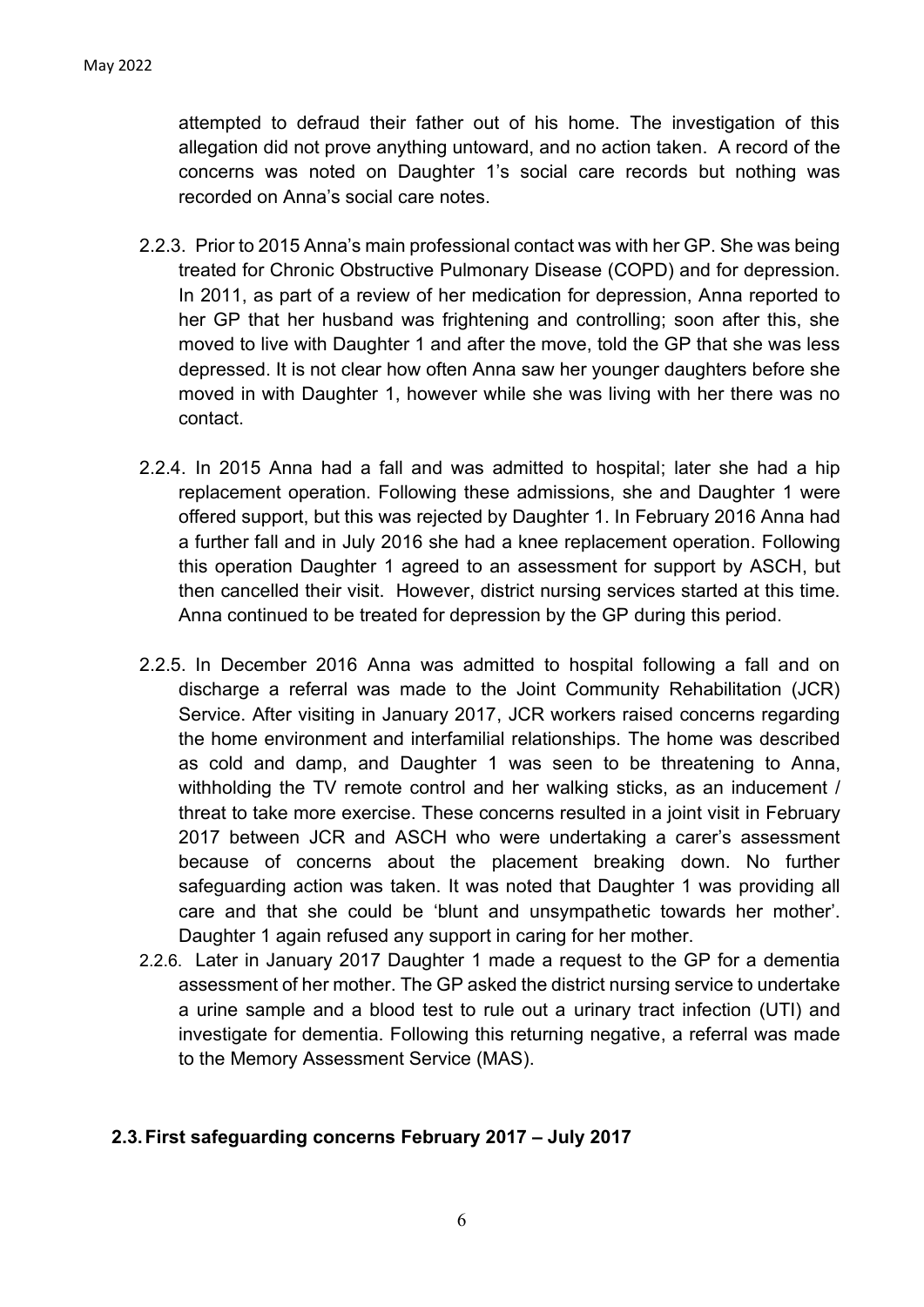- 2.3.1. In February 2017 Daughter 1 brought Anna to the surgery and was observed being openly aggressive to her mother. Following this the GP made a safeguarding referral to ASCH. As a result, ASCH visited Anna at home; she reported she was happy and did not want the situation to change. The worker noted bruising to Anna's arms, and she explained this happened when she bumped into things going to the toilet. The route however was uncluttered with no obvious obstacles. No further action was taken.
- 2.3.2. In June 2017 Nutrition and Dietetics contacted the GP with concerns about Anna's weight loss. The GP spoke to ASCH to check what response had taken place to the referral in February and was told that the case had been closed as the patient did not feel at risk and did not want anything to be done. Following this the GP referred Anna to the Specialist Older Adults Mental Health Service (SOAMHS), because of concerns about possible depression and dementia.
- **2.3.3.** On 06/07/2017 Daughter 1 was observed by staff at the GP practice being abusive to her mother, they also noticed injuries including a black eye, skin tears to her forearm and older wounds on her elbow said to be due to a fall ten days earlier. Anna was examined by the GP who arranged admission to hospital and a safeguarding referral was made to ASCH. While in hospital the Resource Officer from the hospital social work team made several visits to Anna to discuss the safeguarding concerns. Initially Anna denied that Daughter 1 had been abusive but subsequently she disclosed that Daughter 1 had hit her and said she did not want to return to her care.
- **2.3.4.** Following this disclosure an initial safeguarding planning meeting was held where it was decided that Anna would be moved to residential care where contact with her daughter would be managed and supervised. At this point it was decided not to involve the police as Anna was clear she would not talk to them. It was felt at the time that Anna had capacity to make this decision. The matter was deemed domestic abuse and a DASH<sup>1</sup> form was completed, and a referral made to the Independent Domestic Violence Advisor (IDVA) Service. On 25/07/20 the matter was discussed at a MARAC meeting and Anna was named as the victim of domestic abuse with Daughter 1 as perpetrator. Risks identified included physical abuse, economic abuse, and isolation but it was noted that Anna was not returning to the care of Daughter 1. Abbreviated notes of the MARAC discussion were circulated to all agencies.
- 2.3.5. On 31/07/2017 Anna moved into a care home. After some time, Daughter 1 visited her there and advice was given to care home staff that all visits should be supervised. Anna was also seen at this time by an Associate Specialist in Psychiatry who diagnosed mild depression and mild deficits regarding memory impairment.

 $1$  Domestic Abuse, Stalking and Honour Based Violence – DASH checklist is a tool used by workrs to assess risk of somestic abuse -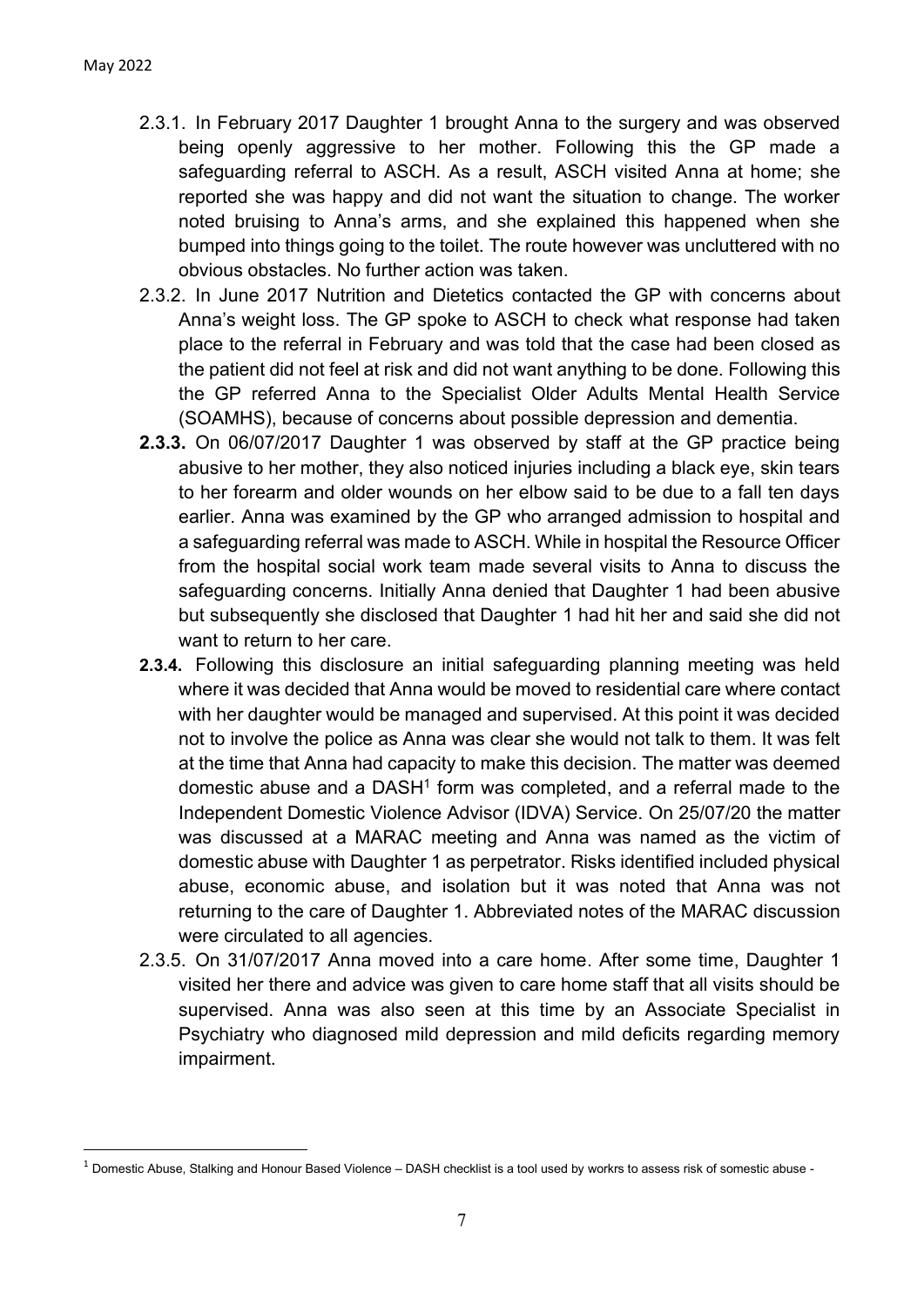#### **2.4.Concerns regarding financial abuse August 2017 – May 2018**

- 2.4.1. Following Anna's move to the care home concerns were raised regarding possible financial abuse by Daughter 1 who had lasting power of attorney (LPA). A safeguarding planning meeting was held on 18/09/2017 where it was noted that information gathered indicated over £100,000.00 had been used to pay off credit card debts and fund a garage conversion and roof repairs. The next day a mental capacity assessment was completed that concluded on balance of probability Anna lacked the capacity to manage her finances without support, because of inexperience, rather than a mental health condition. The case notes at this time recorded that Anna had consented to the registration of the power of attorney naming Daughter 1 as LPA and that Anna was not aware of how her money had been spent but did not want any action to be taken. It was determined that Anna had not been a victim of coercion and control regarding her finances but that she was a victim of financial abuse by Daughter 1, who had withheld information and misappropriated funds. It also determined that Anna had not intentionally depleted her capital to avoid paying for care services. It was recommended that Daughter 1's LPA should be revoked as soon as possible and that, in the interim, Anna's bank accounts should be frozen.
- *2.4.2.* Following this the Office of the Public Guardian (OPG) were contacted who asked for clarification as to whether Anna had capacity to request an investigation into alleged financial abuse. On 21/09/2017 it was noted that Anna's finances were so low that the risk of further financial abuse was low. A mental capacity act assessment was undertaken by ASCH on 09/10/2017 which deemed that Anna lacked capacity to manage her finances. On 09/11/2017, an OPG investigator visited Anna and separately assessed that 'she had capacity to manage her finances but chose not to'. The OPG advised on 28/11/2017 that they did not support court or police action but recommended that Anna had made the decision to revoke Daughter 1's LPA and to nominate the Local Authority to manage her finances.
- 2.4.3. Following this an 'appointeeship' referral was completed by ASCH on 9/01/2018. In January 2018 Daughter 1 visited Anna at the care home and asked her for a cheque for £2,000.00. This was not provided as Anna did not have such money. On 26/01/2018, the care home contacted ASCH because Anna had visited Daughter1 in her home and on her return to the care home said that she wanted to go back to live with her daughter as she needed to support her financially. ASCH advised the care home not to allow further visits until they had been able to visit and discuss the matter with Anna. The same day a further capacity assessment is recorded where it was noted that Anna lacked capacity. On 30/01/2018, a safeguarding meeting was held attended by finance representatives that confirmed that OPG had registered a new LPA naming ESCC. Following this meeting ASCH visited Anna in the care home and completed a capacity assessment in relation to finances that concluded that she had capacity. There was discussion regarding where Anna wanted to live, and she agreed that she preferred to remain in the care home. On 16/02/2018 a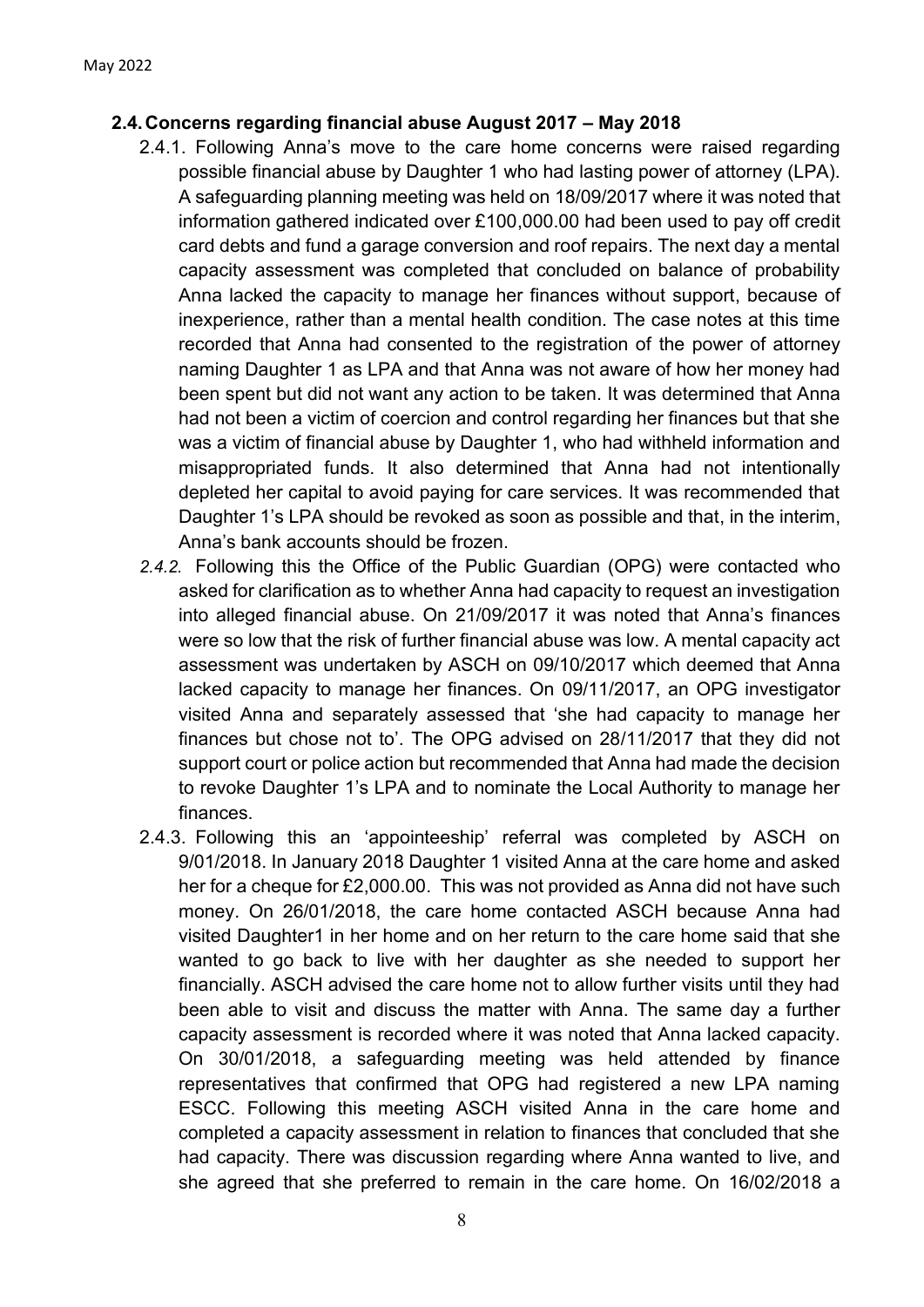further meeting between finance and ASCH agreed that Daughter 1 should be invoiced for the full cost of the care home. The care home placement was confirmed at that meeting as permanent, however there was no changes made to the safeguarding plan, and nothing was recorded indicating there was consideration of whether the decision to invoice the daughter for the care home costs placed Anna at greater risk. There is also no record of what discussion there was with the Care Home about whether Daughter 1 should visit Anna or what safeguards about such visits should be put in place.

- 2.4.4. In January 2018 Daughter 2 contacted Sussex Police asking for help in contacting Anna as Daughter 1 was refusing to tell her where she was living. Sussex Police contacted ASCH who facilitated contact between Daughter 2 and her mother who was happy to see her. In the following months Daughter 3 who did not live locally also visited Anna in the care home. By April 2018 it is evident from records that Daughter 1 was also visiting as she had seen Anna at the home on Mother's Day in March 2018.
- *2.4.5.* On 24/04/2018 ASCH telephoned the care home to confirm that the safeguarding enquiry would be closed. The care home staff expressed concern about this decision as Anna was still talking about wishing to return to live with Daughter 1. The enquiry was formally closed on 30/05/2018. The closure note concluded '*This has been a long and complex safeguarding enquiry. We have considered that [Anna] experienced physical, emotional, potentially domestic, and financial abuse and potentially neglect too. This is in the context of her advising professionals for many months that she was happy at home prior to her disclosure. She is now living out of the family home and is able to manage her day, interactions, choices herself with the help of the staff in the home. Alongside this, our Finance department has worked alongside us to ensure that she is safe from a financial perspective'.*
- *2.4.6.* From April 2018 onwards Finance staff continued to manage the processes involved with recouping the costs of the care home from Daughter 1; she appealed against the decision to charge her for the costs but was unsuccessful. Daughter 1 did not however pay any money to ESCC and by May 2019 the Local Authority was attempting to recoup the debts using legal means. At the same time the Finance Department was progressing the application for the Local Authority to function as an appointee on behalf of Anna. This process was also opposed by Daughter 1 but eventually in August 2019 the Local Authority achieved 'interim deputyship' which enabled them to access a savings account on behalf of Anna and the money in this account was used to pay the care home fee debts incurred by Anna prior to the decision to invoice Daughter 1 for the care home fees. During this period there was no contact between the Finance staff progressing the recoupment of the fees and the ASCH staff responsible for safeguarding Anna, and the latter were unaware of the legal processes that ensued regarding the non-payment of the debt by Daughter 1.
- **2.5.Anna moves back to live with Daughter 1 September 2019 – October 2019**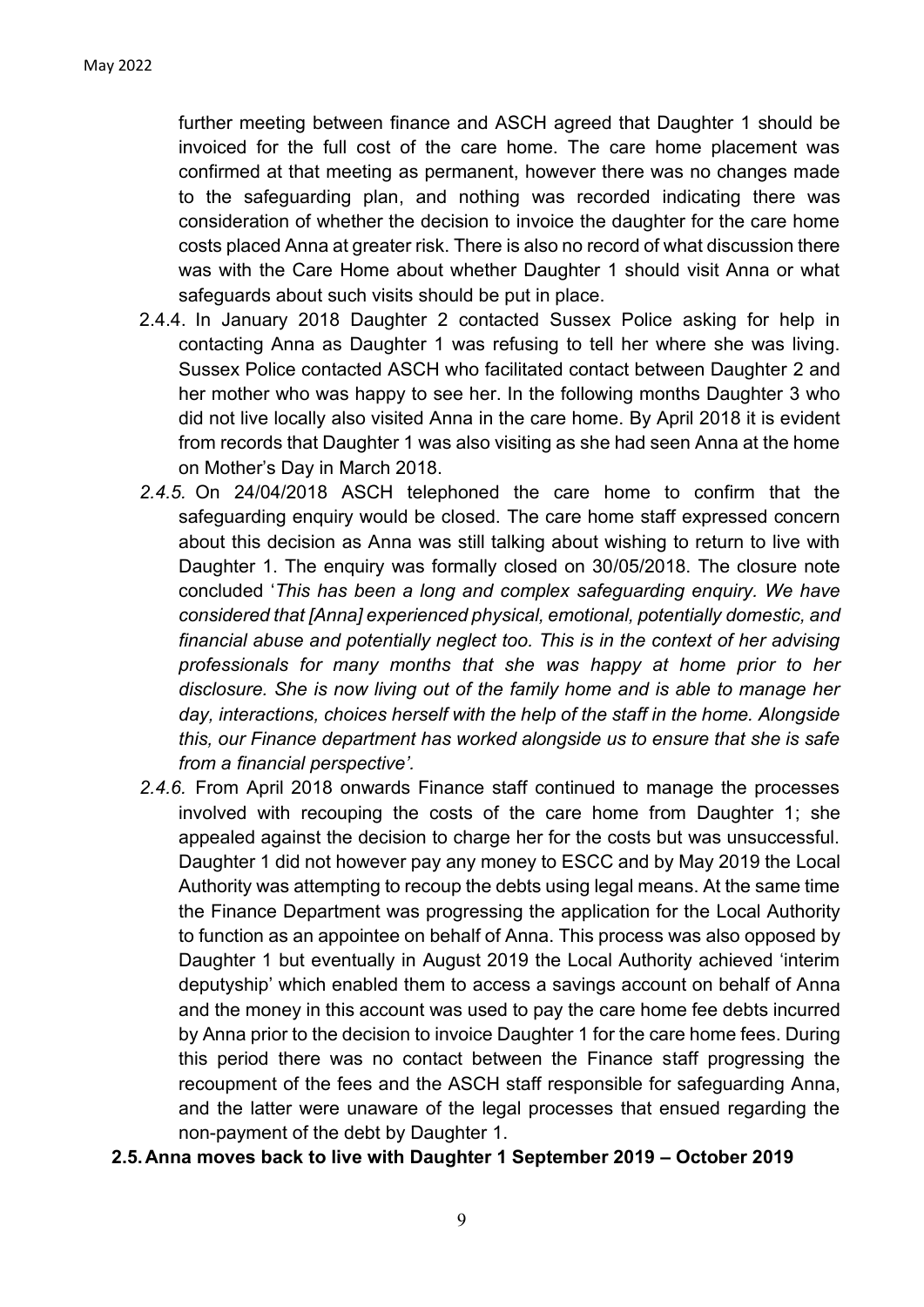- 2.5.1. On 24/09/2019 ASCH visited Anna in the care home for a placement review meeting because she was saying to staff in the care home that she wished to return to live with Daughter 1. The social worker talked with Anna and reminded her of the previous disclosures of abuse. In response she said I '*probably deserved it'* and '*I have learnt my lesson.'* Anna presented as lacking insight into her care needs and seemed unaware that ESCC was managing her finances. The social worker arranged to revisit on the 17/10/2019, with a colleague, with the intention of completing a capacity assessment.
- 2.5.2. On 13/10/2019 the care home contacted the Emergency Duty Service (EDS) to say that, as usual Anna had visited Daughter 1 but that the daughter had phoned them to say that Anna would not be returning to the care home. The next day the care home and ASCH unsuccessfully tried to contact Daughter 1 and Anna. The care home also contacted the district nursing service as they were due to see Anna to dress her ulcerated legs. The district nursing service said they could not now visit as Anna was now living outside the geographical area they served and advised that Anna needed to register with a GP in the area, who could arrange nursing services. On 15/10/2019 ASCH sought legal advice about whether to involve the police if they were refused entry. The solicitor advised to try direct contact with the family prior to involving the police and said that if Anna was at serious risk of harm ESCC could apply to the courts but that there would need to be compelling evidence of risk of harm to back up the application.
- 2.5.3. On 15/10/2019 ASCH attempted to visit Anna at Daughter 1's house. They were not able to access the house but were escorted off the premises by a man who was aggressive and threatened to call the police. ASCH contacted Sussex Police that day requesting their support to undertake a joint visit to undertake a welfare check as Anna had not been seen. ASCH records indicated that the police confirmed they were aware of the historic abuse. On 16/10/2019 Sussex Police visited the property alone and saw Anna and her daughter. They noted that Anna seemed happy, they saw her legs and could see no dressings and no open wounds she appeared well cared for and the accommodation was satisfactory. This information was passed to ASCH on 17/10/2019.
- 2.5.4. On 18/10/2019 ASCH contacted the district nurses who advised that they would try and visit Anna on 21/10/2019 to undertake a check of her legs prior to her care transferring to a new surgery. On 21/10/2019 the District Nurses attempted unsuccessfully to contact Daughter 1. The same day Anna was discussed in supervision by ASCH practitioners, and it was agreed to give notice on the care placement and await the outcome of the district nurse visit before taking any action. It was also agreed to write to the previous GP advising that Anna had been moved to a place of safety following abuse by Daughter 1, but that she had returned to the daughter's care without agreement and had not been seen by ASCH since the move. On 22/10/2019 there is a record in ASCH notes of a further telephone call to the district nurses who said they had not been able to contact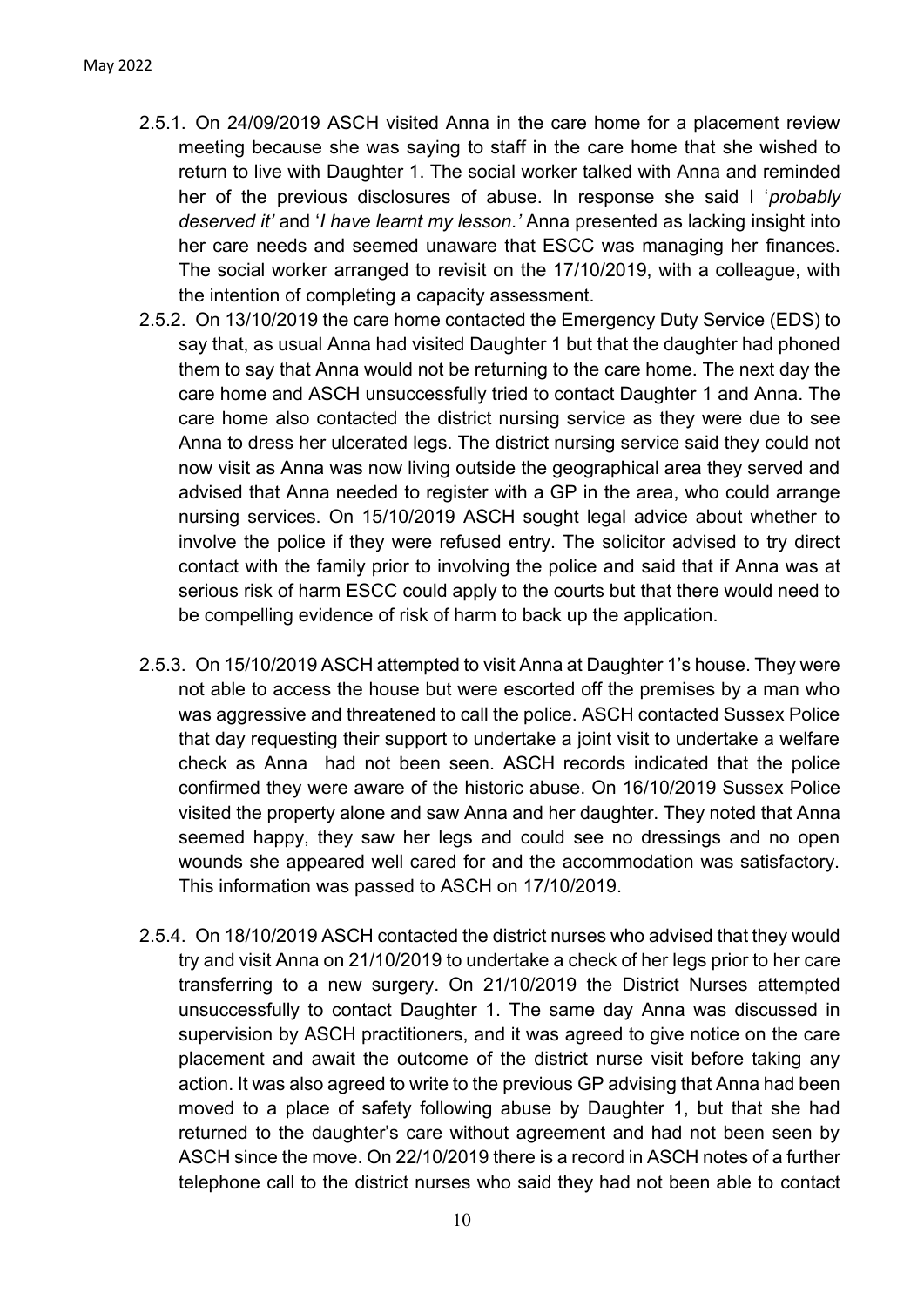Anna but would continue to try and do so. There is no record of this conversation in the district nursing records but, the next day, there is a note that the care plan was ending with the service formally ceasing on 21/11/2019. This information was not shared with ASCH.

- 2.5.5. On 28/10/2019 there is a record of a case discussion with a Senior Practitioner in ASCH where it was noted that Daughter 1 had arranged for Anna to receive her medication and ordered a lifeline and was arranging for her to be registered with their 'family doctor'. It was hoped this would enable the district nurses to monitor Anna.
- 2.5.6. On 24/10/2019 Daughter 2 contacted ASCH expressing concern that Anna had moved back to live with Daughter 1. She was told that Sussex Police had visited Anna and had observed her to be happy and well. Two days later Daughter 3 contacted ASCH and asked for advice as to what she could do if Daughter 1 refused to allow her access to Anna. ASCH informed her they could not provide advice on this matter. There was no further contact with either Daughter 2 or Daughter 3 and it is not known whether they were able to see their mother once she had moved back to live with Daughter 1.

#### **2.6.Service involvement November 2019 – January 2020**

- 2.6.1. On 05/11/2019 a safeguarding concern was raised by ASCH that Anna had been removed from the care home before a mental capacity assessment could be completed and that ASCH were being denied access to Anna with concerns that her health needs were not being met. It is unclear what triggered this record at this time.
- 2.6.2. On 07/11/2019 ASCH recorded a telephone call to Sussex Police advising them of the safeguarding concerns that had been raised and the potential need for a joint visit with the police. The police agreed to undertake a joint visit if necessary but also stated that they considered that it would not be safe or productive for ASCH to visit without the police. Sussex Police have no record of this conversation.
- 2.6.3. On 06/11/2019 Anna was registered with a new GP (not the GP who she had seen prior to moving to the care home) and on the 08/11/2019 Daughter 1 had a telephone consultation with the GP requesting a home visit prior to restarting district nursing service. On 11/11/2019 the GP undertook a home visit at the request of Daughter 1 and agreed that Anna's legs did not need to be dressed. This GP was unaware of the history of abuse and saw nothing untoward at the visit. It was agreed that Daughter 1 would take Anna to the medical centre for dressings on her legs if it were felt to be necessary.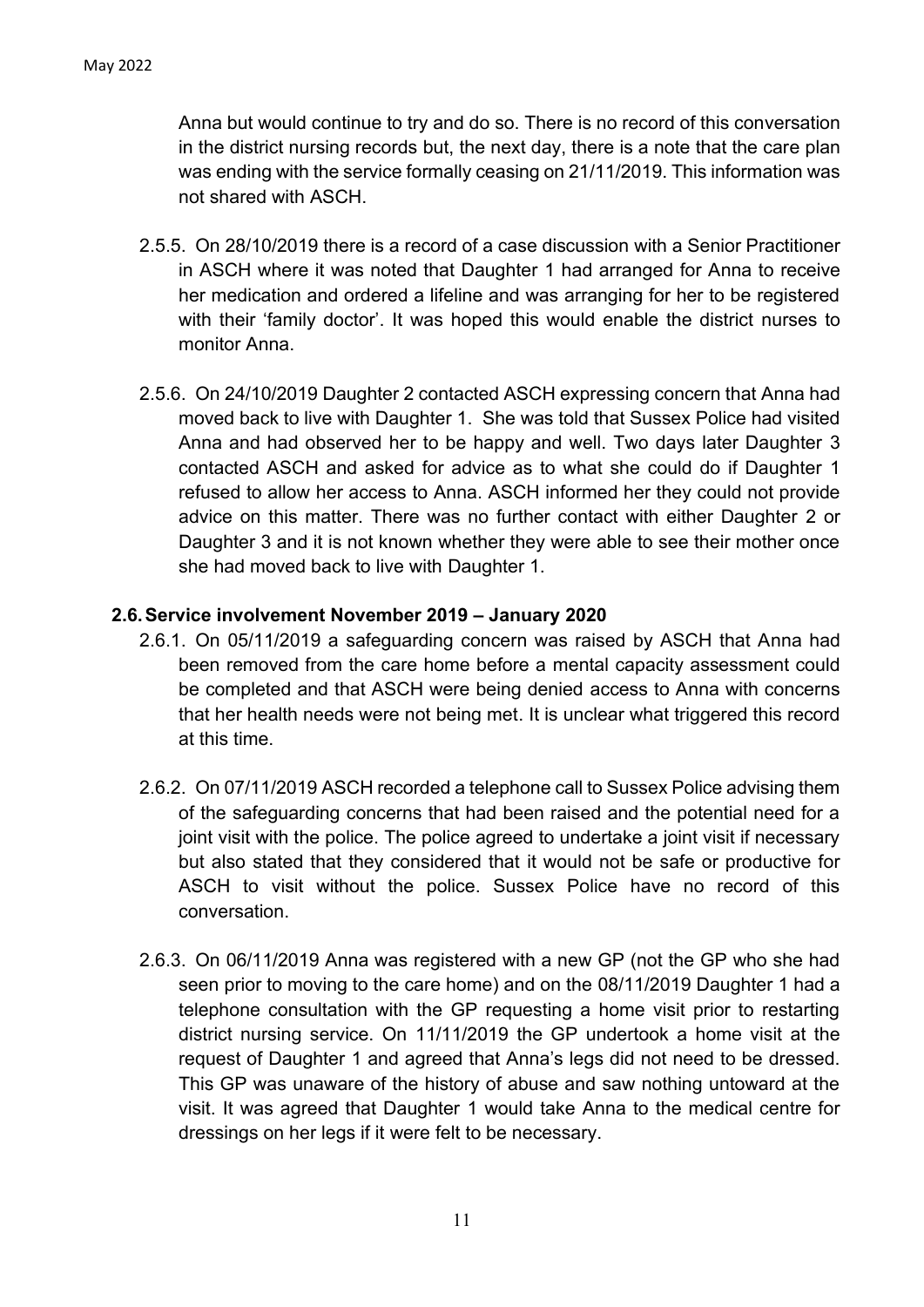- 2.6.4. During December 2019 Anna was seen by nursing staff on three occasions at GP medical centres for dressings on her legs which had cellulitis and were becoming ulcerated. On each occasion she was accompanied by Daughter 1, and they were told that if the legs deteriorated, they should contact the GP.
- 2.6.5. On 02/01/2020 ASCH recorded a case note confirming Anna had been registered with a new GP. ASCH then closed the safeguarding enquiry noting that Anna was registered with a new GP and receiving the support she required.
- 2.6.6. On 08/01/2020 the GP visited Anna at home following a request from Daughter 1. Anna was seen to have cellulitis in her left leg and was prescribed antibiotics. She was asked to book a follow up review if needed that is if the wound continued to break down. Anna was due to attend surgery on 21/01/2020 for a routine 'spirometry' (a breathing test relating to her COPD) appointment. Anna failed to attend this appointment.

#### **2.7.Final safeguarding assessment February 2020 – March 2020**

- 2.7.1.On 24/02/2020 Daughter 1 telephoned the GP saying her mother had been unwell since the previous day and had not had anything to eat or drink since then, had not taken her medication and was a bit confused, speaking in her native tongue and not communicating. The intended GP response was to undertake a home visit however this was cancelled when Daughter 1 told the surgery that Anna had been taken to hospital.
- 2.7.2. On 24/02/2020 Anna was taken to the hospital Accident & Emergency department by Daughter 1. On admission she presented as very unwell with delirium, sepsis, multiple bruising on her arms, ulcers on her legs, feet and hips, multiple skin tears on her legs and blisters on her feet. Accident & Emergency staff response was to admit Anna to hospital and to address her immediate health needs as she was seriously ill. The next day 25/02/2020, the Ward Sister noted '*Multiple unexplained bruises and lacerations?'* and made a referral to ASCH saying she felt that Anna showed signs of physical abuse as well as general neglect. ASCH advised the Ward Sister to contact Sussex Police, but it is recorded by ASCH that the Ward Sister said, *'she was too busy with other patients and requested that I contact the police.*' It was agreed that on this occasion only, ASCH would contact Sussex Police. There is no record of this in ESHT records although it is recorded that two telephone calls were made to ASCH. ASCH contacted the Police Multi-Agency Safeguarding Hub (MASH) who arranged a visit to the hospital. Sussex Police visited that day and spoke to a nurse (unclear whether it was the same nurse) who denied that the bruising seen was a sign of physical abuse, there is no record of this conversation in the hospital records. The Police have recorded that they were later advised by a hospital doctor that the bruising was consistent with medication that Anna had been taking. This information was shared by Sussex Police with ASCH on 26/02/2020. On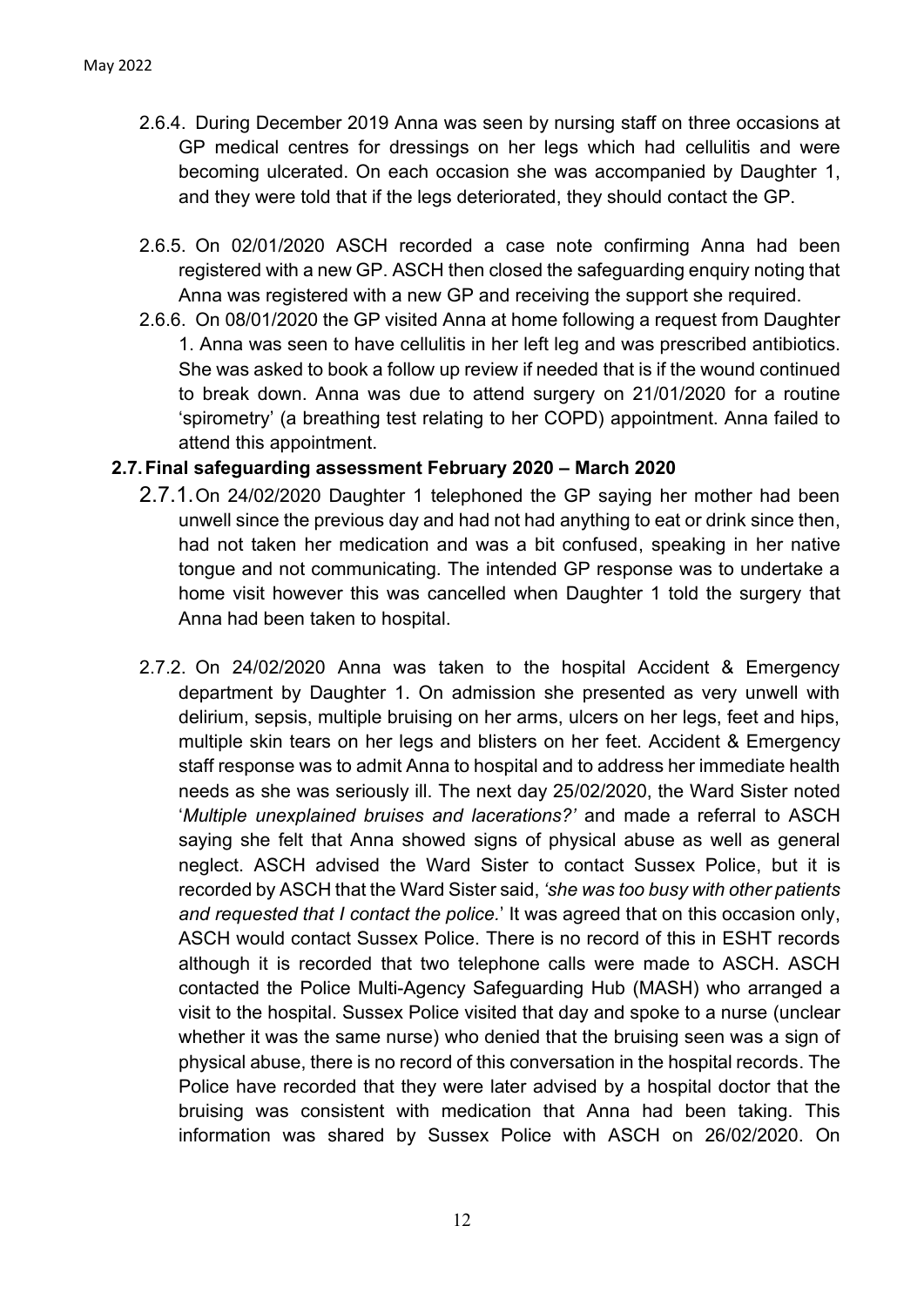27/02/2020 Anna died, without regaining consciousness and having never spoken coherently to hospital personnel.

- **2.7.3.** On 28/02/2020 the ESHT Safeguarding Lead contacted ASCH and reported that there was nothing in the hospital records about the bruising being accidental or consistent with medication and nothing recorded as to who had spoken to Sussex Police regarding this on 25/02/2020. Furthermore, the doctor on the ward considered that the bruising was unexplained. The same day, ASCH received a report from Sussex Police summarising their attendance at the hospital on 25/02/2020. This noted that '*it was difficult to ascertain cause or age of bruising due to anti-coagulant medication and levels of agitation*' and that it was considered that '*a large skin tear may have been caused by manual handling from nursing staff.'*
- 2.7.4. On 04/03/2020 the coroner's report included '*There were initial concerns regarding the injuries, however these are now not believed to be part of the cause of death and are not being investigated further by the police*.' Cause of death was noted as 1a) Sepsis and 1b) Pneumonia.

## **3. ANALYSIS - appraisal of practice against terms of reference with factors that helped or hindered effective service delivery.**

- **3.1.How do practitioners share information about risk and co-ordinate safeguarding work between different agencies in East Sussex including how issues in this case were escalated and supervised across the agencies involved.** 
	- 3.1.1. The most noteworthy feature of the work by different agencies throughout this period was the absence of any multi-agency meetings. Whilst safeguarding enquiries were initiated at no time was there a multi-agency strategy discussion or planning meeting. This meant that Sussex Police were peripherally involved and whilst there was communication between health professionals and ASCH staff there was never a meeting where all the agencies involved discussed, together, their safeguarding concerns regarding Anna.
	- 3.1.2. The absence of Sussex Police was driven in the main by a view that Anna did not want there to be any prosecution of Daughter 1, either for the physical and emotional abuse that she experienced, or for the financial misappropriation of her money. Whilst Anna's wishes, and feelings needed to be known and understood that did not necessarily mean that they should be paramount. The police can and do prosecute without victim consent and their decisions in these circumstances are informed by the risk to society and the likelihood of successful court action. In this case there was a previous allegation regarding Daughter 1 being a risk of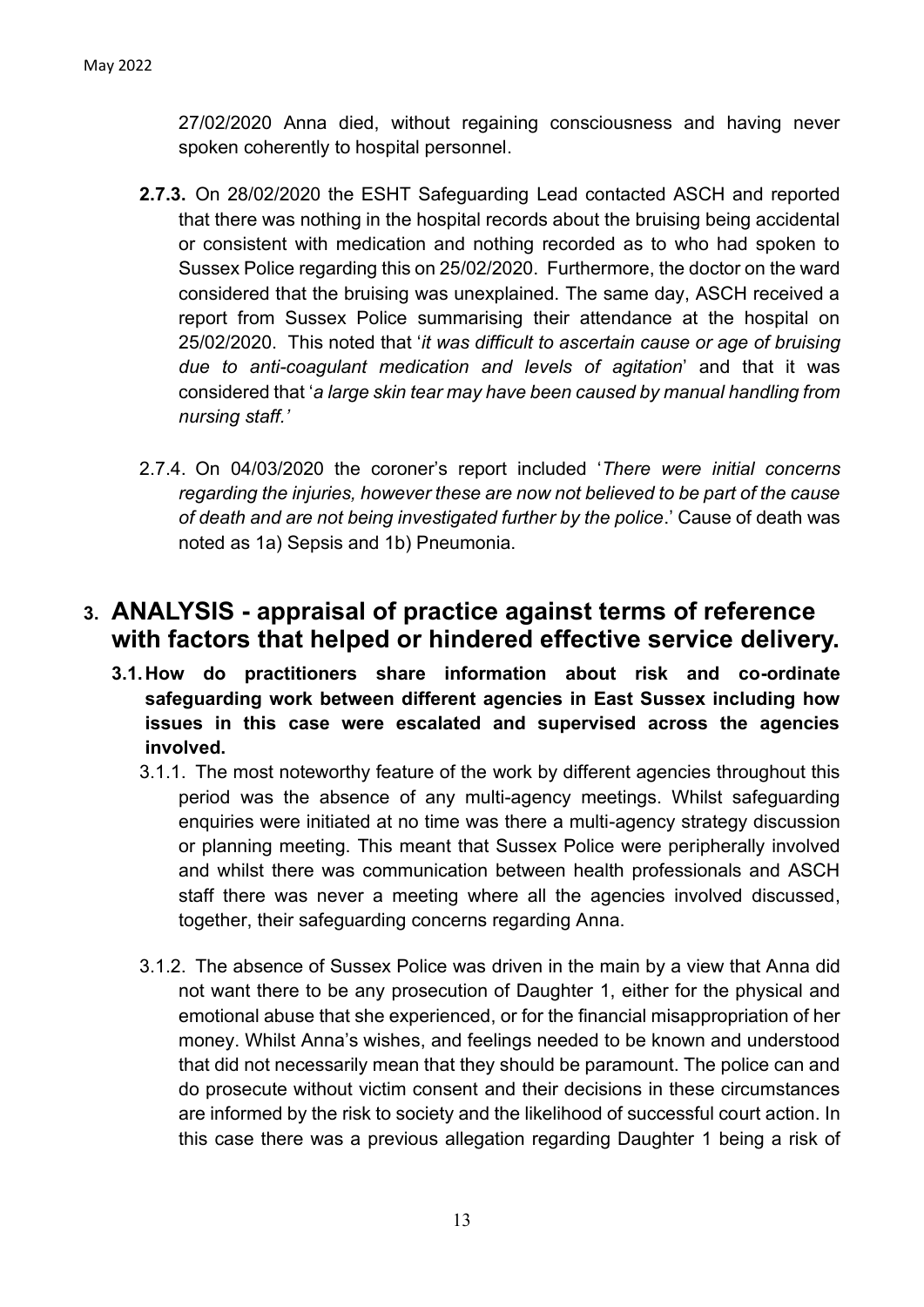financial abuse to adults other than Anna, and in that context the police needed to be involved in making judgements about the broader risk to society.

- 3.1.3. Another effect of the absence of meetings was that assumptions were made about other agencies actions and the potential protection that meant for Anna. Thus, the decision by ASCH to cease their safeguarding investigation in January 2019 was informed by a false assumption that the district nursing service would continue to visit, and that they would raise further alerts if they noted concerns. Similarly, the single agency visit by Sussex Police in October 2019 focussed on the state of the house and the physical condition of Anna's legs and was not informed by a more detailed understanding of the emotional and financial abuse that Anna had previously experienced.
- 3.1.4. A further aspect of the safeguarding work was the negative impact on Anna of her geographical moves in terms of continuity of knowledge and understanding of her needs and the risks posed to her by Daughter 1. The first GP practice had a good understanding of the family dynamics and as a result they made several safeguarding referrals that led to her admission to hospital and then into a care home. Unfortunately, their concerns were not coded effectively on the electronic GP records, which meant that when a GP from the third GP practice to become involved and visited the family home in December 2019, that professional was unaware of the previous history of abuse, including Anna leaving the care home without the agreement of ASCH. This meant that information provided by Daughter 1 was taken at face value and it is possible that indicators of safeguarding concerns were missed.
- 3.1.5. Similarly, the nurses dressing Anna's legs in December 2019 were also unaware of the previous history and therefore assumed that Daughter 1 would respond to their advice to contact the GP if the situation deteriorated. It is not possible to know whether there was deliberate neglect of Anna's needs at this time but the failure to attend the 'spirometer' appointment in January 2020 or to book a further appointment regarding her legs may have been significant in her deterioration. Anna was clearly in poor health when admitted to hospital in February.
- **3.1.6.** There were meetings held between financial and ASCH staff within the Local Authority to discuss the concerns regarding Daughter 1's misappropriation of Anna's money, however the status of those meetings is unclear as there was never a formal safeguarding enquiry raised regarding financial abuse. The issues of financial abuse were uncovered after the first safeguarding enquiry regarding physical abuse was largely concluded. The financial abuse was a new concern and there was no attempt to convene a meeting of all the practitioners working with Anna to consider how best to safeguard her. This was also true later when the decision was made to pursue Daughter 1 regarding the care home fees. This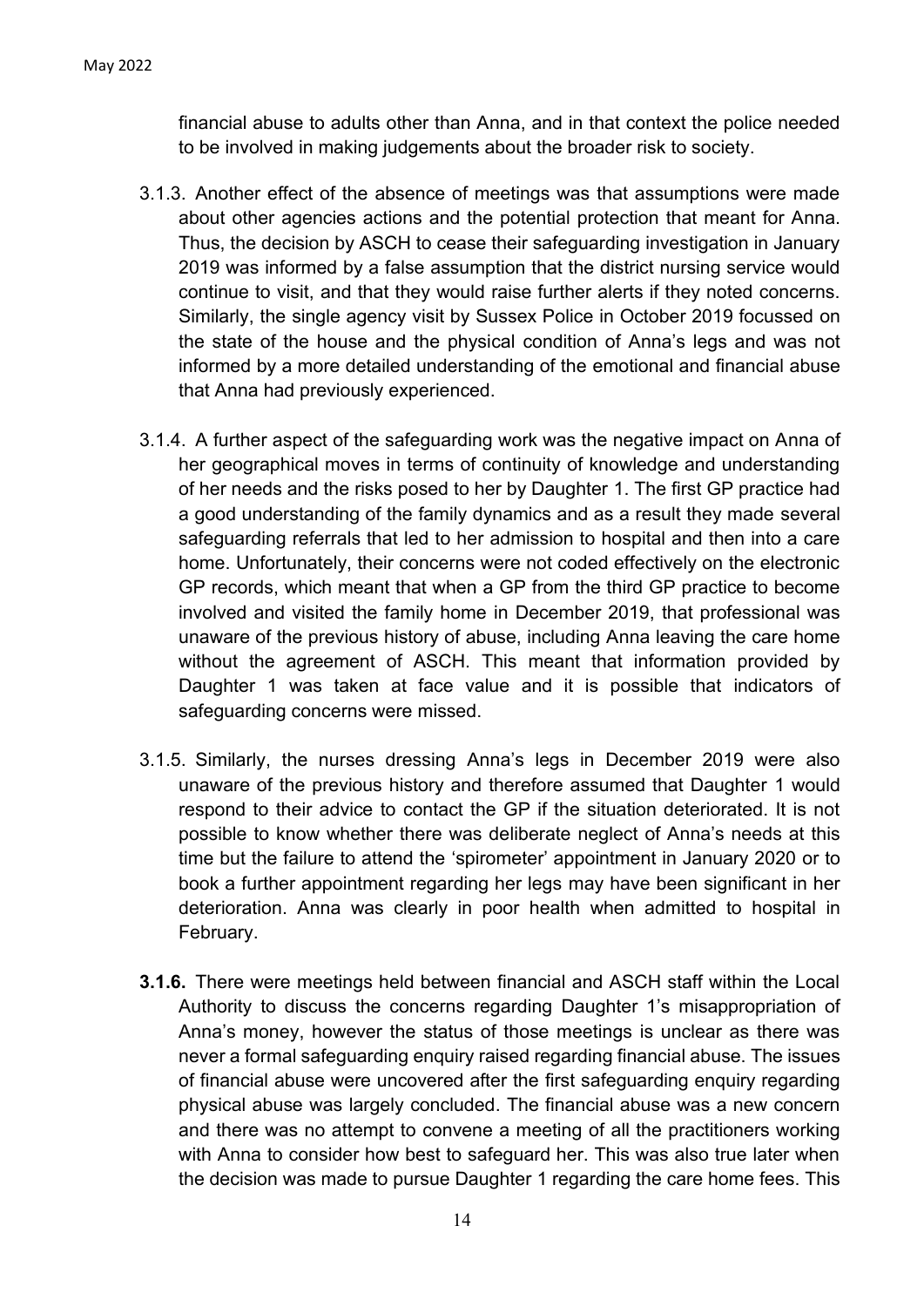meant that the staff in the care home providing the day-to-day care and having most contact with Anna and Daughter 1 were not part of the key decisions that impacted on her safety. There were repeatedly assumptions made that Anna was safe in the care home without consideration of what powers the staff there had to maintain Anna's security.

- 3.1.7. Another effect of the absence of formal safeguarding meetings was that the major focus of staff concerns in October 2019 was on Anna's legs being dressed and the other risks of physical, emotional, and financial abuse seem to be forgotten. The reasons for this are unclear however for ASCH staff a relevant factor is their perception that health staff could more easily gain access to Anna than ASCH practitioners. For other agencies, their practitioners did not have a full oversight of the full risks posed to Anna as they were mainly recorded on ASCH files and whilst the social workers shared information with the old GP and district nurses the new health professionals working with Anna from December 2019 did not have that information.
- **3.2. Reasons for delays in instigating enquiries, particularly in relation to the safeguarding enquiry commenced in October 2019.** 
	- 3.2.1. Prior to 2018 the major factor that affected progressing safeguarding enquiries more rapidly was Anna's denial that anything untoward was happening to her in Daughter 1's care. Issues were raised with ASCH in 2017 by both the JCR team and staff at the GP surgery but on both occasions ASCH staff took at face value Anna's denial of abuse and did not seem to consider that she might be fearful of disclosing whilst the daughter was present. There is no evidence of staff trying to meet with Anna.
	- 3.2.2. The first GP practice should be applauded for their persistence in raising concerns about Anna. Similarly, the hospital social work staff spent considerable time in encouraging Anna to disclose the abuse she had experienced, and their effective and impressive work shows the way in which it is possible to enable abuse victims to disclose. This enabled an effective safeguarding plan to be developed that protected Anna in the short-term.
	- 3.2.3. Later there was less effective practice which was influenced by a range of factors. The three-week delay in undertaking the capacity assessment in September 2019 was a result of annual leave by the worker combined with the need for a second member of staff to be involved in such an assessment. This delay was unfortunate as once Anna had moved back to live with Daughter 1 such an assessment was likely to be more difficult to achieve even if the staff had been able to gain access to see her.
	- 3.2.4. The workers who were trying to contact Anna in October 2019 were reported to have been shaken by the threatening response by people at Daughter 1's house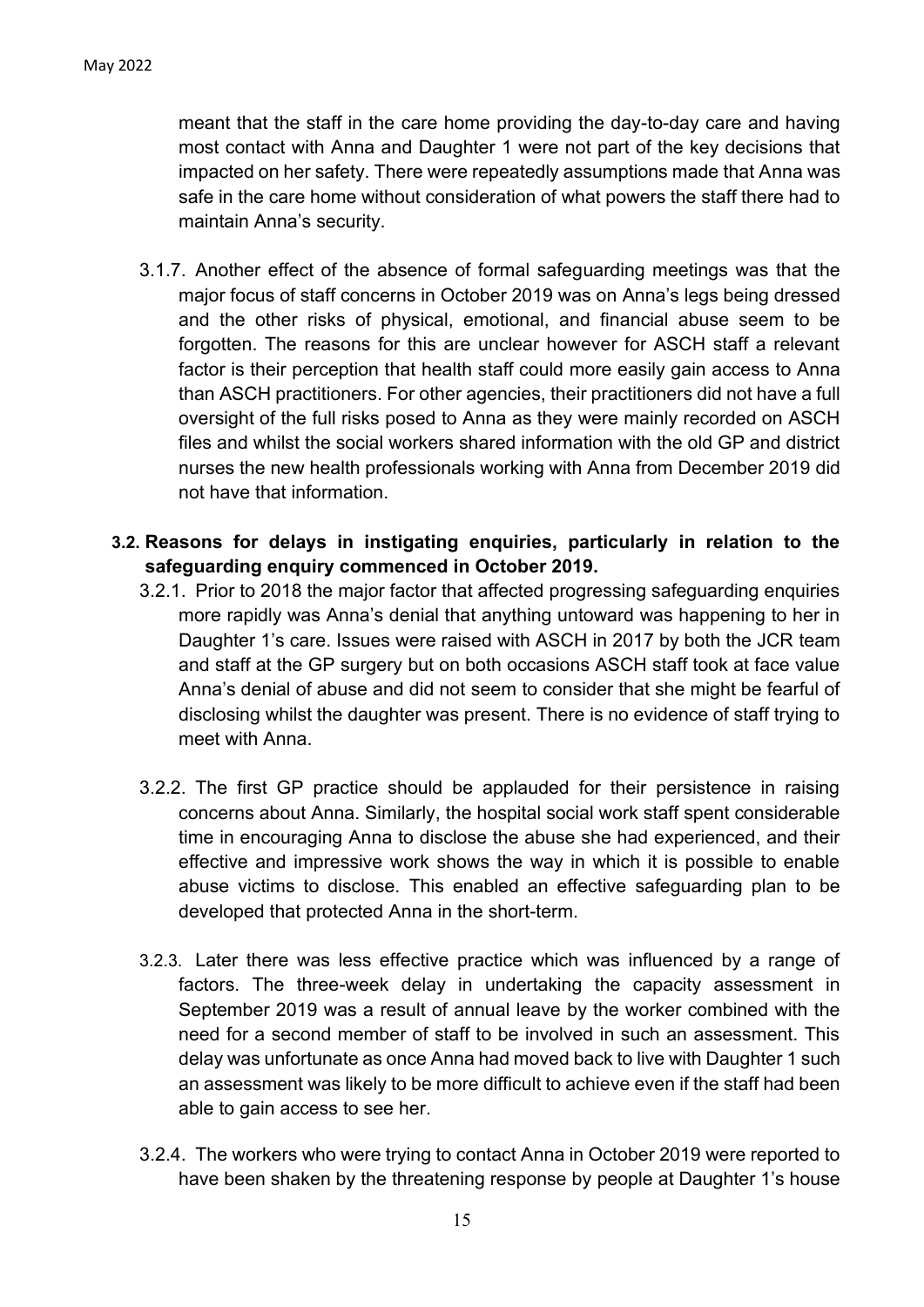and managers at the workshop suggested that this intimidation may have inhibited them from taking any further action. It is not clear why this was not addressed in supervision and there is no evidence of more senior management involvement that might have driven a more proactive response. One factor that was reported at the practitioner workshop was that the managers for this team had been involved directly in the Adult B case and were awaiting the outcome of that SAR report and this inhibited them from taking actions. It was also reported the workers involved became over-focussed on the health issues such as Anna having the dressings on her legs changed and therefore failed to address the wider safeguarding issues. It is clear from the information provided at the workshop that this 'tunnel vision' was not challenged in supervision as the managers were similarly diverted. The reasons for this are not clear but there may be a misconception about the ease with which health professionals can contact service users. This was not challenged because there were no multi-agency safeguarding meetings which could have enabled a wider discussion of the risks that could be faced by Anna and how these could be best addressed.

#### **3.3.How legal routes to gain access to Anna were explored.**

- 3.3.1. Immediately after Anna moved back to live with Daughter 1 in October 2019, ASCH consulted the Legal Department regarding options available to them to gain access to her. They were advised that court action could be taken but were given a clear message that such a route would be challenging. They were rightly advised to explore direct contact first, and only if that was unsuccessful to involve the police. This advice was followed and after the initial unsuccessful ASCH visit Sussex Police were asked to undertake a joint visit. Due to confusion by the police about the request this resulted in Sussex Police undertaking a single agency visit which appeared to suggest that there were no concerns about Anna's care. In fact, their visit only showed that at that point in time Anna was well and that she was not asking to leave. Given the previous history of Anna denying that she was being harmed whilst she was in the care of Daughter 1 this did not really address any of the concerns. Nevertheless, it undermined any further attempt that could be made by ASCH to escalate the matter and take court action.
- 3.3.2. ASCH clearly did reconsider the option of a joint visit with the police in early November 2019 and no-one is able to explain why this was not pursued further, as the case record indicates that Sussex Police were willing to undertake this. The fact that the request was not recorded by Sussex Police suggests they did not view it as a formal request but rather ASCH checking out potential future courses of action. It is unlikely that a joint visit at that time would have achieved significant action as Anna was unlikely to say she wished to leave and so any such visit would again only check her well-being at that point. It took two days in a safe environment for Anna to trust the hospital social worker and fully disclose her abuse so a single visit with Daughter 1 resisting any involvement was unlikely to be productive. There was also no reconsideration at this point of whether an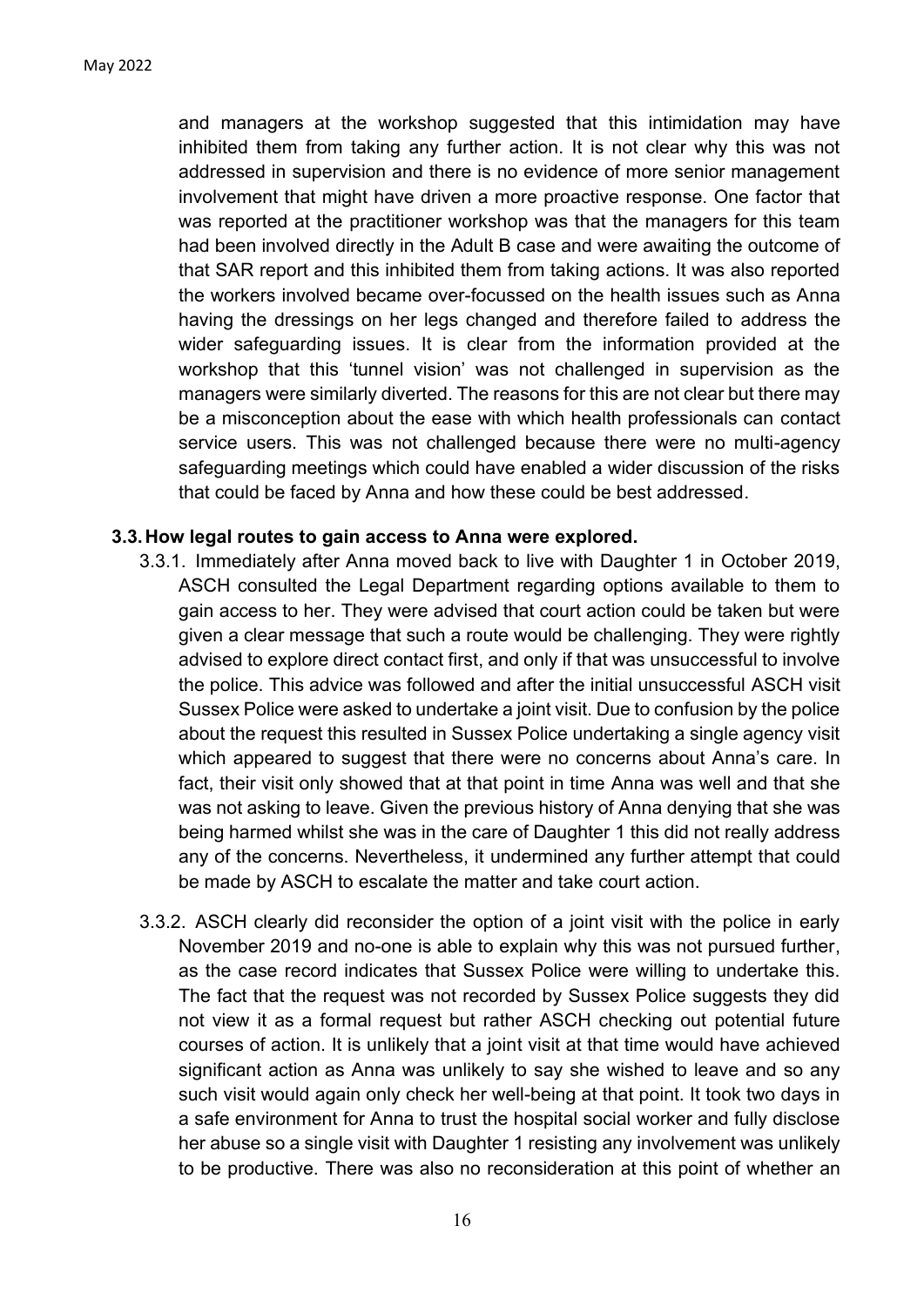application could be made to the court for an order to obtain access. It is possible that this would not have been successful given the earlier police visit which seemed to indicate that Anna was not at risk of harm.

3.3.3. Effectively legal action needed to have been taken earlier to protect Anna. At the point that she moved to the care home there needed to be consideration of how she could be protected in the long term in that environment. There could have been consideration of whether an application for a Deprivation of Liberty (DOLs) order was needed. As assessment of Anna indicated fluctuating/disputed capacity this would have been challenging but not impossible. Furthermore, consideration of such an option may have identified other mechanisms for providing safeguarding protection. Early in the placement at the care home Anna had raised the possibility of returning to her daughter's care and at that point an assessment was needed of her capacity to make that decision and how she could best be protected. Without a DOLs authorisation there was no way that the staff in the care home could legally restrict Anna's contact with her daughter and once she was having regular visits to Daughter 1's home it was likely that she would be persuaded to return to her care. After the decision was made by the Local Authority to pursue Daughter 1 for the payment of the care home fees it was unsurprising that the daughter felt a way of avoiding these charges was for her mother to leave the care home. If legal interventions had been considered and pursued earlier, the contact with Daughter 1 may have been better managed, and her departure from the care home avoided.

#### **3.4.What inhibited practitioners from responding to the hostility and aggression by family members.**

- 3.4.1. As has been stated previously the practitioners were shaken by the hostility and aggression shown by family members. At the workshop managers reported that the staff concerned were experienced workers and that they were given support after the visit. This sort of aggression is not common, and most workers do not usually have to accommodate such behaviour from relatives. Police officers are more used to responding to aggressive behaviour and whilst they were agreeable to a joint visit, they recommended that ASCH staff should not visit alone which would have confirmed staff anxieties.
- 3.4.2. Whilst staff were affected by the hostile approach it is not evident that this directly impacted on their next actions regarding the safeguarding enquiries however it may have been a factor that encouraged a reliance on the district nurses being able to gain access. At the workshop social care staff reported that they considered health professionals were able to gain access to people more easily. There is no evidence that staff deliberately avoided visiting because of the threats that were made.

#### **3.5.Information sharing about risks related to ownership of firearms by the family.**

3.5.1. A factor of concern to ASCH staff was that when they visited Daughter 1 after Anna had returned to her care, they were unaware that the family held firearms,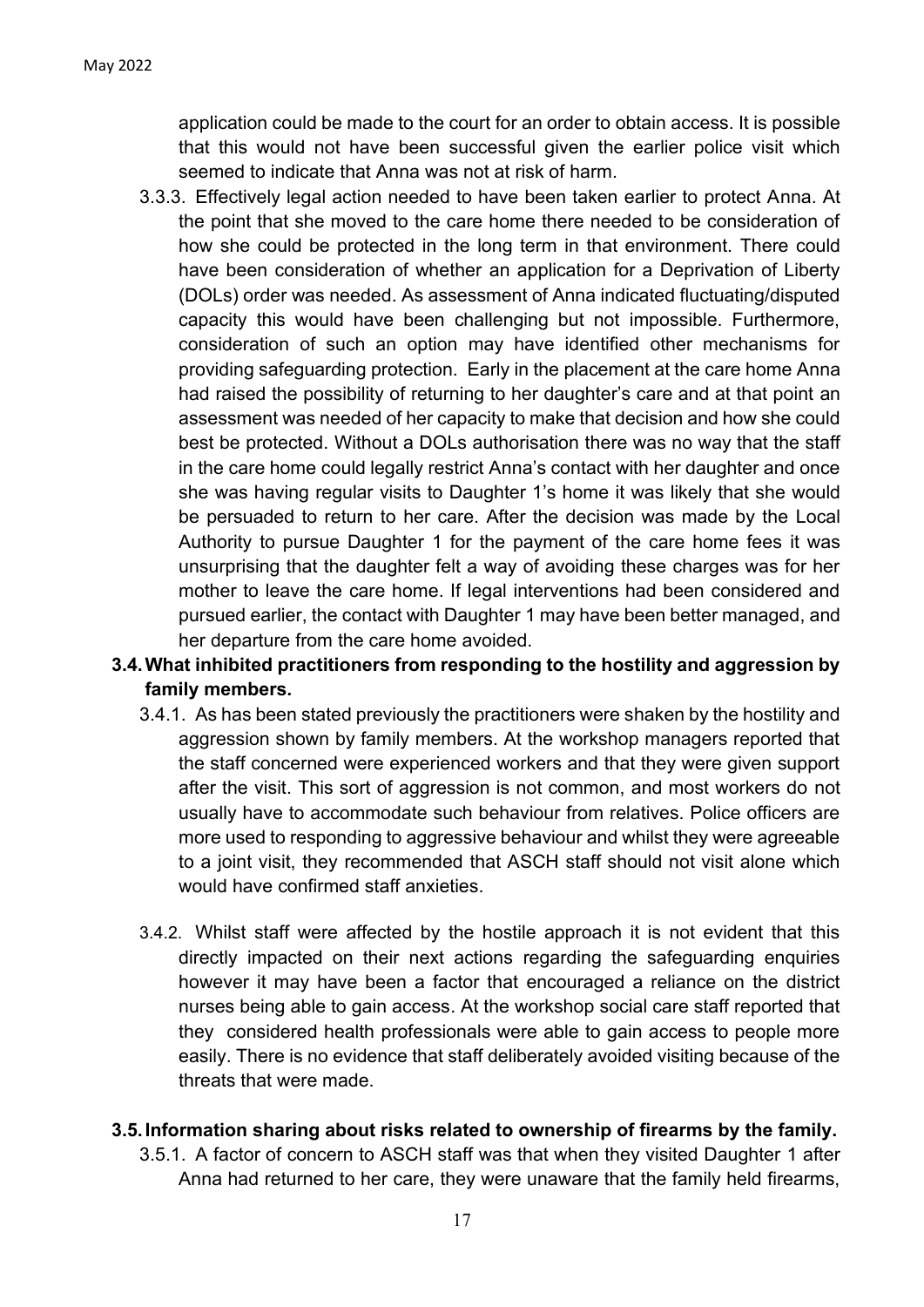and this potentially placed them at risk given the levels of aggression that the family showed. The information about the ownership of firearms was discussed at the MARAC meeting in 2017 and was therefore known to all agencies, however it is also evident that the record of that discussion that was distributed was brief, and the firearms issue was not immediately apparent. Furthermore, at this point the systems in place for recording and sharing MARAC discussions were not effective in many organisations, including ASCH. Staff at the workshop were clear that systems and procedures for recording and sharing MARAC information have been significantly strengthened and that therefore it is unlikely this breakdown in communications would recur. Clearly, if there had been a multi-agency meeting to plan how to make contact with Anna, the risk that family members posed to professionals could have been discussed across all agencies.

#### **3.6.How Anna's cultural needs were identified and responded to.**

- 3.6.1. All the professionals who had direct contact with Anna confirmed that her spoken English was particularly good, and she had no difficulties communicating in English with professionals. What was less well known or understood was that she could not read or write in English, so any written communication had to be read to her, presumably by her daughter.
- 3.6.2. ASCH staff working with Anna described how after she moved to the care home, they unsuccessfully attempted to engage with a local cultural group in the hope of providing her with contact with native speakers. It is also known that she had contact with old friends in Europe whilst in the care home.
- 3.6.3. There were times when Daughter 1 spoke with Anna in her native tongue, and on occasions staff in the care home perceived that in some of these conversations Daughter 1 appeared to be speaking aggressively but it was impossible to clarify this. Clearly Daughter 1 may have been able to use her knowledge of the language to engage Anna in conversations about returning to her care without staff being aware.
- 3.6.4. Throughout the period of the review Anna was depressed and there were also indications that her mental faculties were declining. It is known that while overall, speaking more than one language can delay many symptoms of dementia as being bilingual means an individual may have built up more 'cognitive reserve' than those who speak only one language, making their brain more resilient to changes as the dementia develops. However, people do experience changes, and someone who has spoken a second language for many years may start to drop in words from their native language, perhaps unknowingly. Over time, the language that is less familiar and not so deeply embedded tends to be lost first.<sup>2</sup> This is often the language that has been learned later. The extent to which this

<sup>2</sup> [https://www.alzheimers.org.uk/dementia-together-magazine/june-july-2019/losing-your-english-reverting-your](https://www.alzheimers.org.uk/dementia-together-magazine/june-july-2019/losing-your-english-reverting-your-mother-tongue-dementia)[mother-tongue-dementia](https://www.alzheimers.org.uk/dementia-together-magazine/june-july-2019/losing-your-english-reverting-your-mother-tongue-dementia)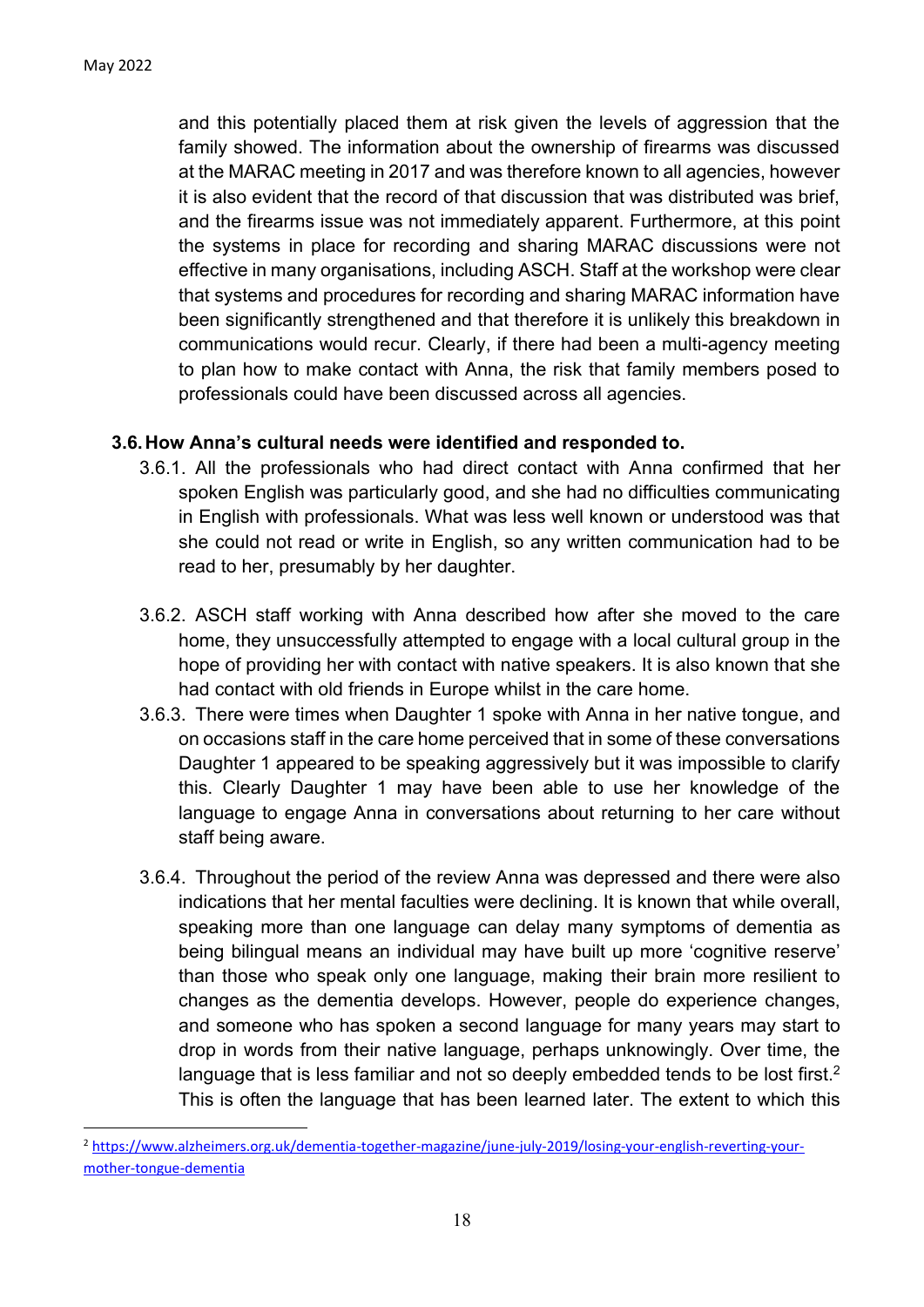applied to Anna is unclear as there were assumptions made about her use of English. It is clear however that when she was under stress, such as when she was admitted to hospital in February 2020, she was speaking in her native tongue.

3.6.5. There was no attempt by staff working with Anna to clarify whether her good spoken English was matched by her understanding of written material in English. There was also little consideration of whether providing her with interpreters would have enabled her to trust and share information more easily despite it being known that much of her communication with Daughter 1 was in her native tongue. Whilst it would have been better practice to have involved interpreters it is not clear that this would have significantly changed actions or events as there is no evidence of significant communication breakdown.

## **4. THEMES from the review of agency implementation of the Adult B SAR recommendations relevant to SAR Anna**

#### **4.1.Mental Capacity and Empowerment**

- 4.1.1. A key theme in the Adult B SAR was how effectively issues of capacity and consent were addressed, including the extent to which coercion and control was considered. The 'SAR B Recommendations Review' showed that significant work has been done by all agencies to use SAB resources, such as the Adult B SAR learning briefing or Making Safeguarding Personal (MSP) resources to share learning about mental capacity and empowerment. In many agencies such training is mandatory, and agency returns showed that the training often indicated a significant focus on practitioners seeing adults on their own. Some agencies also reported audits undertaken to show the impact of such training. This was less widespread however and an area for further development by many agencies would be providing evidence of changes in practice as well as delivery of improved training and supervision.
- 4.1.2. SAR Anna shows that capacity was more explicitly considered by practitioners in comparison with the Adult B SAR and there were several formal capacity assessments undertaken particularly around making financial decisions. There was less evidence however that coercion and control was considered, and this remains an area that requires further work. The degree to which an individual's capacity can be affected by long-term coercive behaviour is complex. Assessing whether this has occurred requires a sophisticated assessment which is underpinned by an understanding of the nature of such abuse and its long-term impact on behaviour.
- 4.1.3. An issue that this review did highlight was the complexity associated with assessing capacity which may fluctuate, and which can then result in contradictory assessments by different professionals. One example was when ASCH assessed that Anna did not have capacity to manage her finances but soon after this assessment OPG determined she did have capacity but chose not to exert it. Staff at the workshop indicated that it is not unusual for OPG assessments of capacity to differ from ASCH. This is an area that may warrant further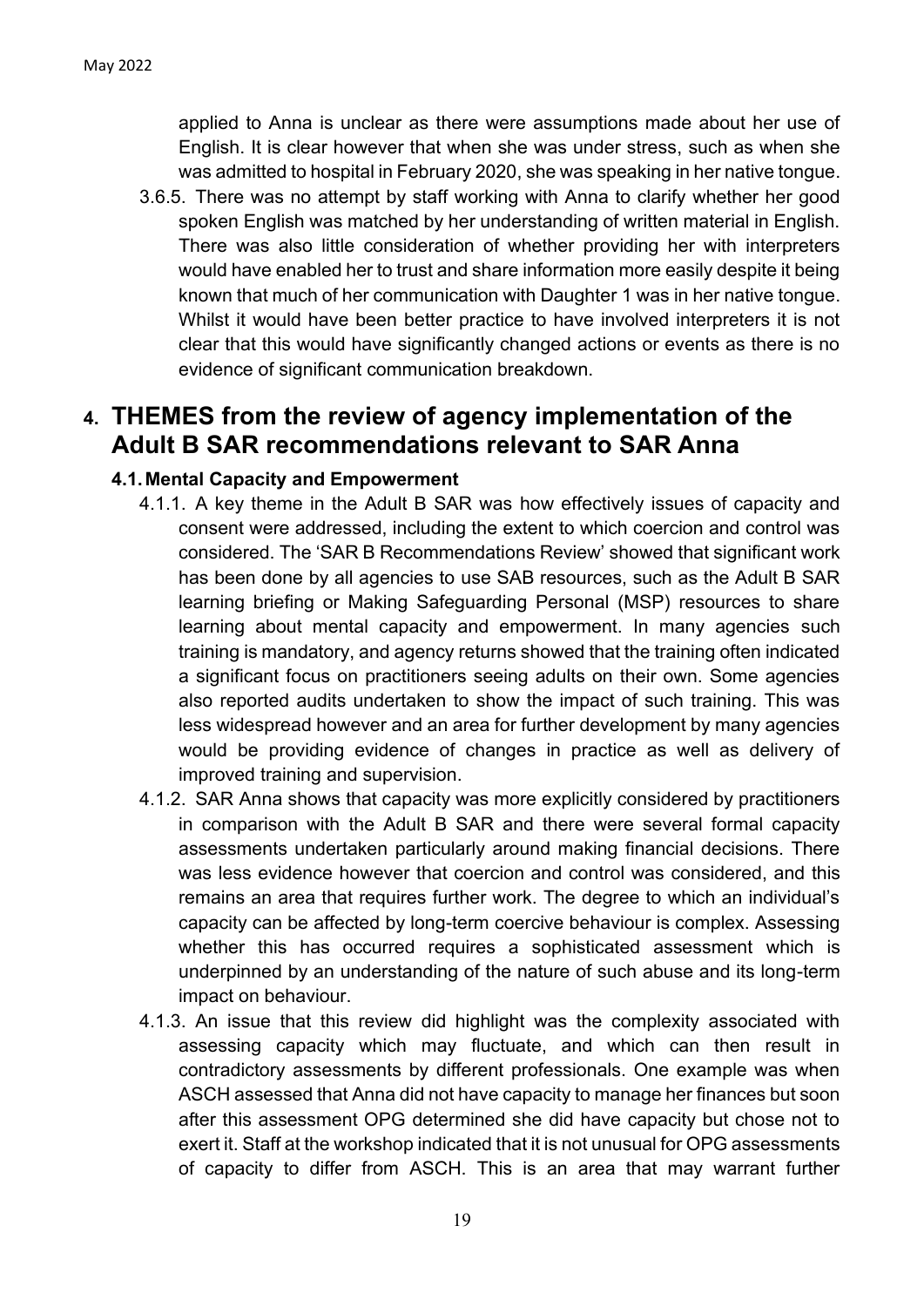investigation. OPG assessments are inevitably based on limited contact and are not made over time. ASCH assessments may be stronger by virtue of their greater knowledge of the individual and their history. In this context there needs to be clarity about which assessment is prioritised. In this case the OPG assessment seems to have determined future actions by ASCH.

#### **4.2.Understanding of history and multi-agency communication**

- 4.2.1. Most agencies reported in the 'SAR B Recommendations Review' that understanding of history and multi-agency communication was a central theme within their safeguarding training programmes and that oversight of practice in this area was provided by supervision, team meetings, daily risk meetings, governance report and auditing processes. Reference was made to Sussex SABs Information Sharing Guide and Protocol<sup>3</sup> and to the SAB Escalation and Resolution Protocol<sup>4</sup> being shared with operational services. There was however little evidence in the agency review returns of the effectiveness or impact of this training or how it was known that practice was improving in this area.
- 4.2.2. SAR Anna has evidenced poor communication and liaison between professionals. The earlier enquiries did not involve safeguarding meetings or liaison with other involved professionals. The second enquiry had no inter-agency meetings and only involved ASCH. There was more multi-agency involvement in the third enquiry but no formal meetings, and it was only by the final enquiry in response to Anna's death that a series of more robust multi-agency safeguarding meetings took place. As previously stated, most agencies worked in parallel with little joint working.
- 4.2.3. There was a lack of continuity in the nursing service and GP service which had a significant impact on practitioners' knowledge and understanding of Anna's history. There was no continuity in nursing records and the absence of accurate coding in the GP records meant that the GP involved in the final stages had minimal understanding of Anna's previous history of abuse and Daughter 1's role in it.
- **4.2.4.** Police input to safeguarding Anna was minimal because there were no multiagency meetings held and this meant that when they undertook a welfare visit, they had limited understanding of the safeguarding issues. There were no joint visits made by police and ASCH which could have enabled better informationsharing and more effective practice.

#### **4.3.Professional curiosity**

4.3.1. The focus of the Adult B SAR was the degree to which practitioners understood family dynamics and whether there was consideration of disguised compliance. Returns from the 'Recommendations Review' reflected a growing awareness of professional curiosity, with some agencies specifically confirming this was included in safeguarding training pathways. The majority of concerns referenced awareness and use of the SAB learning briefing on professional curiosity and

<sup>&</sup>lt;sup>3</sup> <https://www.eastsussexsab.org.uk/documents/information-sharing-guide-and-protocol-2/>

<sup>4</sup> <https://www.bhsab.org.uk/wp-content/uploads/sites/2/2021/09/Pan-Sussex-SAB-Escalation-Resolution-Protocol-1.pdf>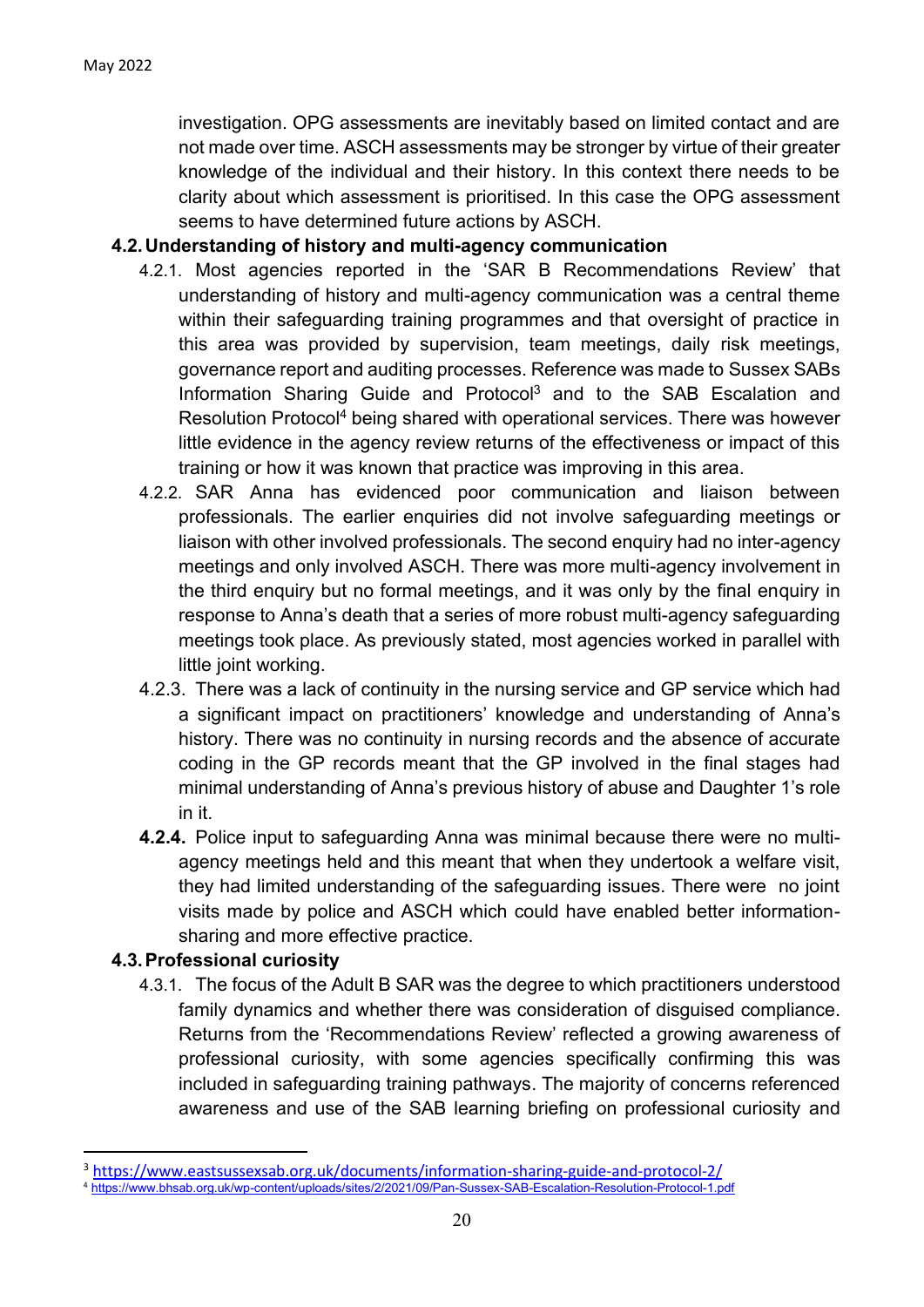some returns highlighted the role of supervision, team meetings mentoring, case discussions and auditing in encouraging the use of professional curiosity. One agency noted that operational pressures may affect clinical supervision. Again, there was little evidence in the agency review returns of the effectiveness or impact of this training or how it was known that practice was improving.

- 4.3.2. SAR Anna showed that ASCH practitioners were intimidated by the family but nevertheless did not appear to fully understand the family dynamics nor consider the degree to which Daughter 1 was manipulating her mother despite considerable evidence of her lack of understanding of her mother's needs. There was little comprehension of Daughter 1's capacity to coercively control her mother even when she was in a safe place. This meant that no protections were put in place despite practitioners being aware that Daughter 1 wanted her mother to return to her care as early as April 2019. It is unclear whether this inactivity was due to a lack of understanding of the issues, or a feeling of powerlessness, possibly fuelled by a lack of confidence in the legal options available. It seems probable that the latter is true as the practitioners involved were all experienced and the managers involved in the workshop presented as having a good knowledge and understanding of safeguarding.
- 4.3.3. One area where there was a significant lack of curiosity by ASCH staff was regarding the wider family dynamics. There was considerable evidence that Daughter 2 and Daughter 3 had concerns regarding Daughter 1 and her control over Anna, but there was minimal contact made with them to discuss their concerns further. This is particularly true once Anna returned to live with Daughter 1 and there was no attempt made to contact the daughters to see if they had been able to gain access or consideration of whether Sussex Police could have assisted them in meeting with their mother.

#### **4.4.Investigating the deaths of vulnerable adults**

- 4.4.1. Returns from the 'Recommendations Review' about the Sussex Adult Death Protocol (ADP) showed that that the extent to which the ADP has been implemented into practice across agencies is limited. Whilst several returns acknowledged that the ADP has been positive in enabling another level of scrutiny for unexplained adult deaths, overall, the returns suggest that more work is required to ensure that staff have a consistent and comprehensive understanding of the criteria. Only one agency was providing specific training although another was going to include reference to the protocol in Think Family safeguarding training. There have been few referrals made under the protocol, which was launched in November 2020, which may reflect a lack of understanding of its role and function.
- 4.4.2. The ADP was not in place at the time of Anna's death however if it had been it is probable that the protocol would have been triggered. This may have led to more robust information sharing and risk assessment at an earlier stage.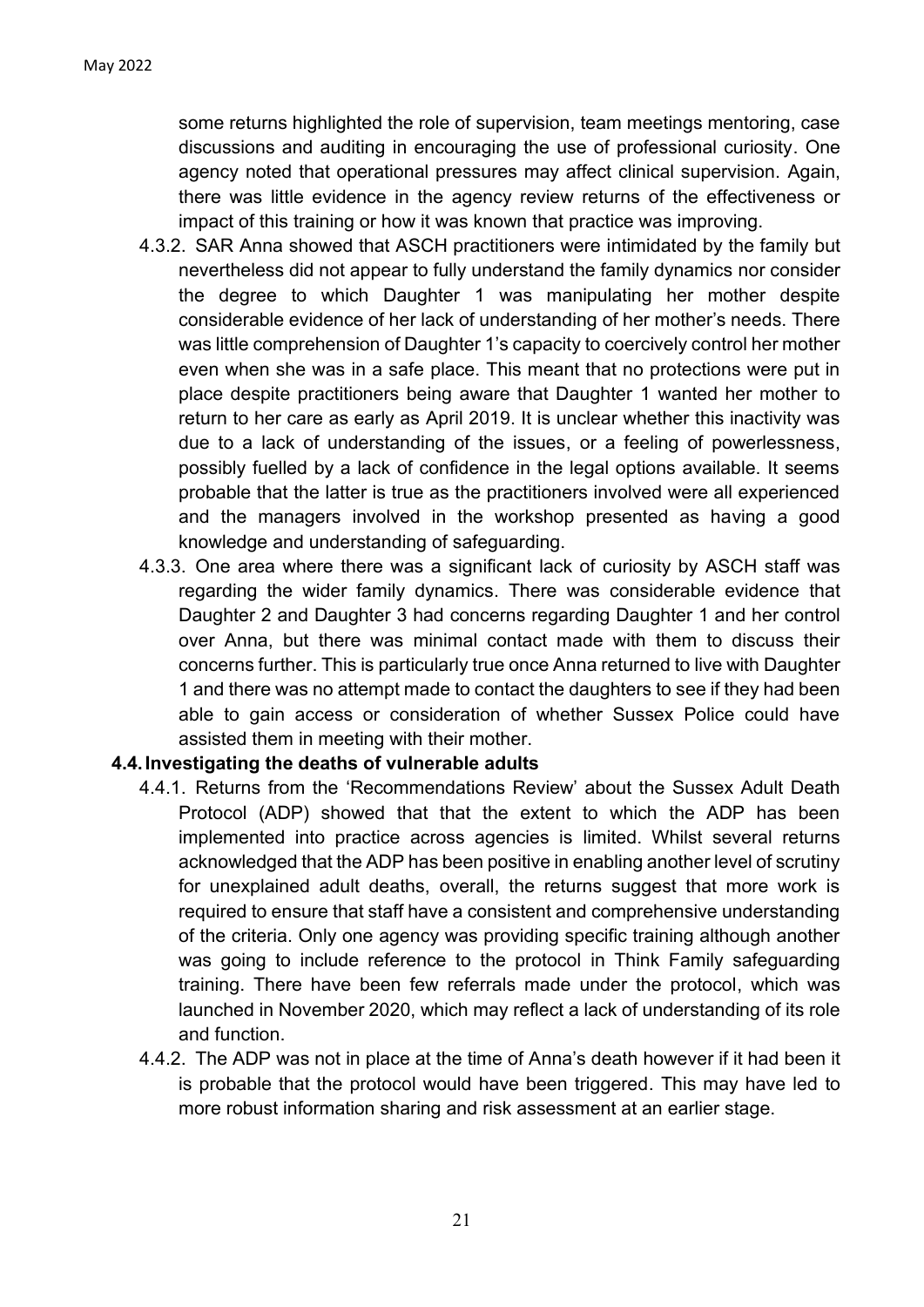## **5. LESSONS LEARNED – what this review shows about the safeguarding system as a whole.**

#### **5.1.Multi-Disciplinary working**

- 5.1.1. The complete absence of multi-agency meetings was a significant feature of this case despite there being at several safeguarding concerns that warranted safeguarding enquiries being made. The Sussex Safeguarding Adults Policy and Procedures clearly state that '*A decision will need to be made as to whether a formal planning meeting is required, or whether a discussion, for example by telephone, will suffice. Planning should be seen as an ongoing process rather than a single event and can be undertaken as a series of conversations or meetings with relevant people and agencies...In some cases, the complexity of the situation will require a formal multi-agency meeting to be held.' <sup>5</sup>* Reasons for calling a formal meeting include (amongst other things):
	- Risk sharing and safety planning.
	- Co-ordinating criminal investigations and safeguarding enquiries.
	- Reviewing outcomes and agreeing a safeguarding plan.
- 5.1.2. It is understandable that when the initial concerns about physical abuse were raised there was a decision not to hold a formal meeting as this enquiry required rapid interventions to maintain Anna safely in hospital and once that was achieved much of the multi-disciplinary working was best achieved through hospital discharge processes. This was not true when considering the financial abuse however and the absence of formal planning meetings effectively excluded Sussex Police from determining whether a crime had been committed and precluded the care home from contributing to the safeguarding planning. Later when Anna returned to live with Daughter 1 it is understandable that immediately actions would be agreed by telephone however, once it was clear that there was no easily achieved immediate solution, a planning meeting to consider options available would have been useful.
- 5.1.3. One effect of a lack of practitioner meetings is that it results in agencies working separately rather than together. Often there is parallel working, with some communication, but this is not joint working to mutually agree goals. Such practice has a potential for miscommunication because of misunderstanding about mutual roles and responsibilities. A greater knowledge of other agencies working mechanisms and methods is a positive by-product of joint working. In this case there was significant lack of understanding about the ways in which district nursing services were provided and the extent to which they were a protective factor for Anna. Given that pursuing safeguarding enquiries is not solely the responsibility of ASCH, holding a safeguarding planning meeting enables effective delegation of responsibilities where appropriate.

<sup>5</sup> [https://sussexsafeguardingadults.procedures.org.uk/pkotz/sussex-safeguarding-adults-procedures/receiving](https://sussexsafeguardingadults.procedures.org.uk/pkotz/sussex-safeguarding-adults-procedures/receiving-concerns-and-undertaking-enquiries#s2800)[concerns-and-undertaking-enquiries#s2800](https://sussexsafeguardingadults.procedures.org.uk/pkotz/sussex-safeguarding-adults-procedures/receiving-concerns-and-undertaking-enquiries#s2800)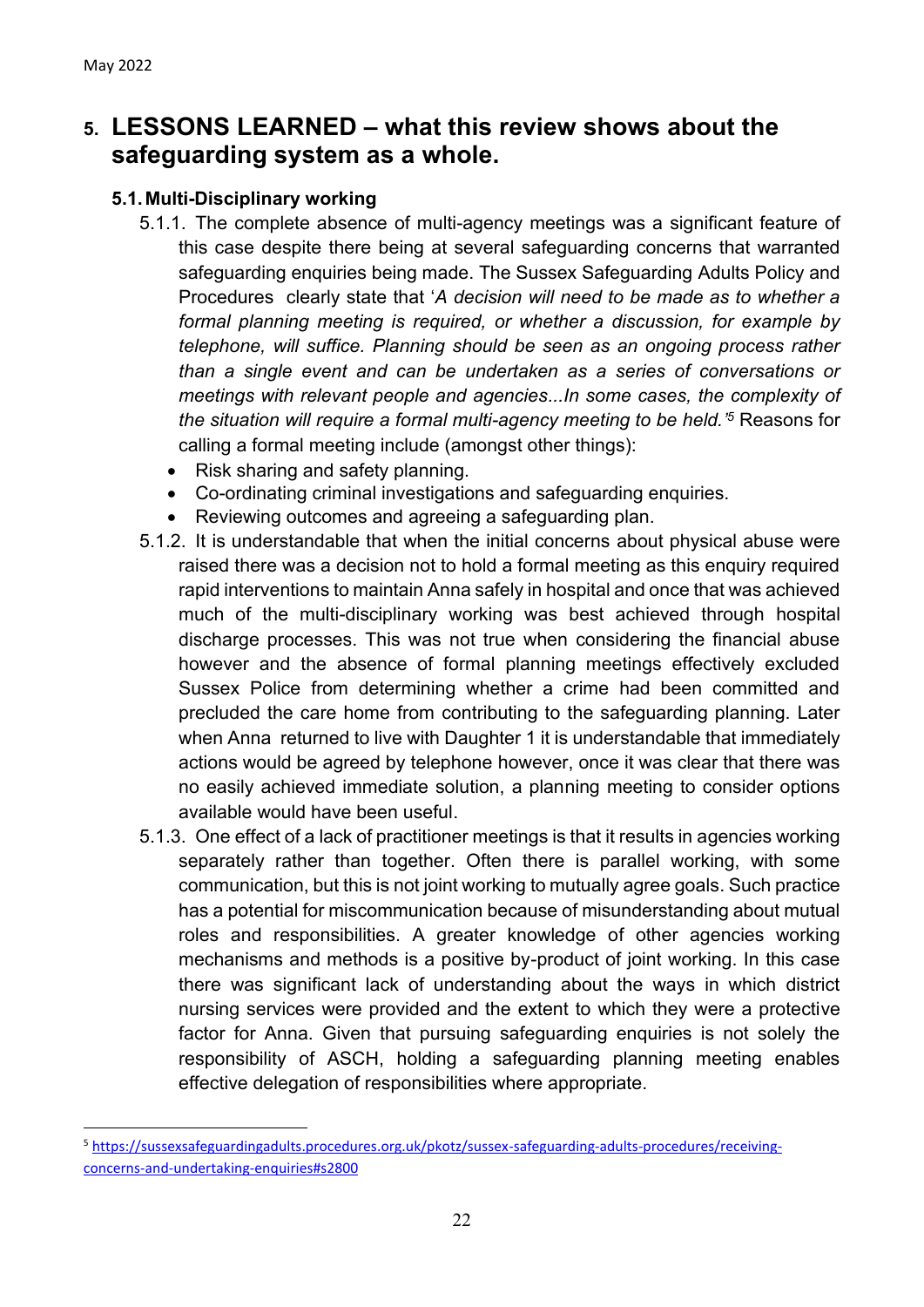- 5.1.4. Another benefit of effective multi-agency working is that it can mitigate the detrimental effects of changes in service providers which impact on continuity of information/understanding about risks. This was a factor in this case but was also evident in Adult B. Multi-agency meetings enable a shared understanding of risks and better knowledge of the safeguarding plan which may compensate for less than adequate recording mechanisms. It enables challenge and support for practitioners who may be struggling to identify the best way to safeguard a vulnerable person.
- 5.1.5. The reasons why meetings were not held in this case were not clear. Front-line practitioners acknowledged that the safeguarding procedures did enable such meetings to take place but also said that they did not always happen. The major reason being given as to why they might not happen being pressure of work. This was also acknowledged as a factor by the Review Team who also confirmed that whilst planning meetings were happening their frequency could be improved.

#### 5.2.**Working with the family– how to challenge effectively**

- 5.2.1. A clear feature identified in SAR Anna was the use of aggression by Daughter 1 and her family to control and intimidate workers. ASCH managers at the workshop reported that this was beyond the normal antagonism that workers were used to experiencing and that it did have a significant impact on their staff. The levels of threat and violence were clearly significant as evidenced by Sussex Police advising against ASCH making contact alone. Whilst this may have been an unusual circumstance there could be benefit for the agencies in the SAB considering how their staff can be best supported and whether agencies such as the police who may have greater experience can be of more assistance.
- 5.2.2. This review has also evidenced a need for practitioners to have a better understanding of coercion and control and how people may still be vulnerable to emotional abuse even when their physical safety has been achieved. This will require supervision being used as a tool to enable practitioners to challenge but may also require some additional training for staff and managers. It is positive that the abuse Anna was experiencing was identified as domestic abuse, however there was less understanding of the coercive and controlling nature of such abuse.
- 5.2.3. One aspect that may enable practitioners to intervene more effectively is a greater awareness and understanding of the possible legal processes that could be used to intervene to protect vulnerable people. There was little evidence of knowledge or faith in the capacity of the legal processes to be effective tools to intervene to protect Anna. There was no consideration of whether a Deprivation of Liberty (DOLs) application could have helped. This would have been challenging to achieve but there was a need for some control to enable staff in the care home to be able to manage more effectively the contact with Daughter 1. There were no reasons given at the workshop for why this was not considered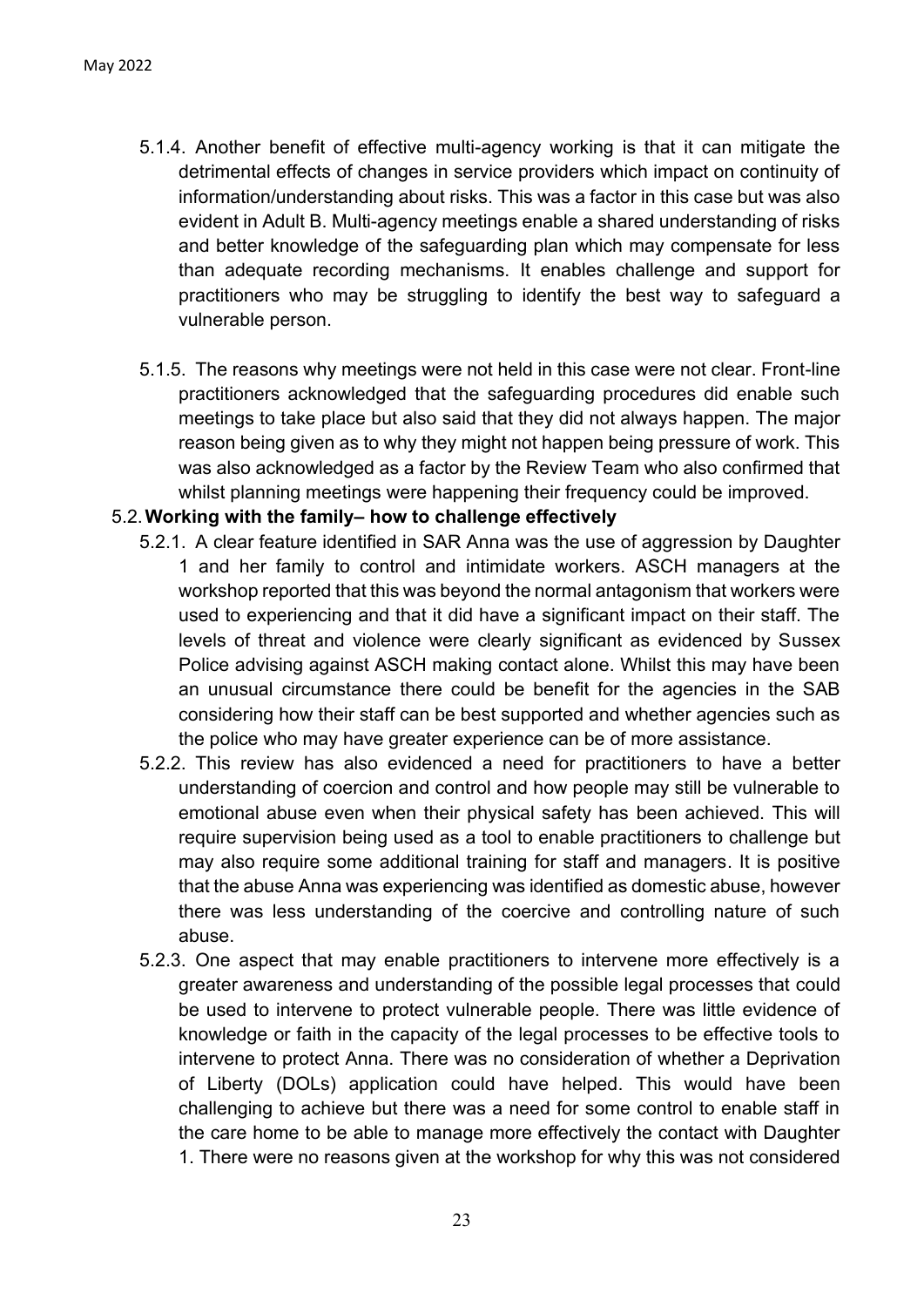however legal intervention appeared to be something that was rarely considered in these circumstances.

5.2.4. Also relevant is closer working with wider family members. In this case there were three daughters with an interest in Anna, however there was limited contact with Daughters 2 and 3 despite them showing an interest in their mother and raising concerns about Daughter 1. It is both possible and probable that the daughters had significantly more knowledge about their mother's care, and it is possible that this information could have been useful in strengthening the ASCH case for legal intervention. Family members and friends usually know significantly more than professionals about what is really happening within the home, and it is for this reason their input should be encouraged and valued.

#### **5.3.Separation between financial and safeguarding decisions**

5.3.1. This review has identified that whilst there is effective joint working between Finance and ASCH staff when undertaking safeguarding enquiries, systems around other financial decisions may be less robust. The Finance Department has a legal duty to pursue debts and the decisions to take legal action are made at a senior level. It is not apparent that these systems allow consideration of safeguarding issues or that front-line staff are sufficiently involved to enable such concerns to be raised. Particularly there do not appear to be any processes built in to ensure that the safeguarding implications of legitimate actions to pursue debts are addressed. In this case there were clear safeguarding concerns associated with the decision to invoice Daughter 1 for the care home costs and these were raised by the front-line staff when they first contacted the finance department however it is not clear that they were sufficiently considered by the senior manager making the decision to take legal action to recoup the fees. The decision to invoice Daughter 1 was not wrong as the Local Authority has a legal obligation to pursue income when it is apparent it is due. There is also however an imperative to ensure that such action does not place a vulnerable adult at risk of harm. There is a need therefore for the systems in place to require consideration of all risk and how to mitigate it prior to making such decisions. This requires closer working between staff in ASCH and Finance when pursuing debts if to do so could place a vulnerable adult at risk of further harm.

#### 5.4.**Investigating the deaths of vulnerable adults**

5.4.1. The Sussex ADP was not in place when Anna died and it is probable that if it had been there would have been better liaison between Sussex Police, ASCH, and the hospital staff. This would not necessarily have resolved all the issues as fundamentally there was some disagreement between clinicians about the nature of the bruising sustained by Anna and whether it was a result of natural causes or caused by trauma which could have resulted from physical handling. Discussion with the Review Team indicated that there is currently no specific local protocol for medical staff when evaluating whether a bruise is natural or could be the result of abuse. There is NICE guidance around this issue $6$  but whilst this does

<sup>6</sup> <https://cks.nice.org.uk/topics/bruising/management/management/>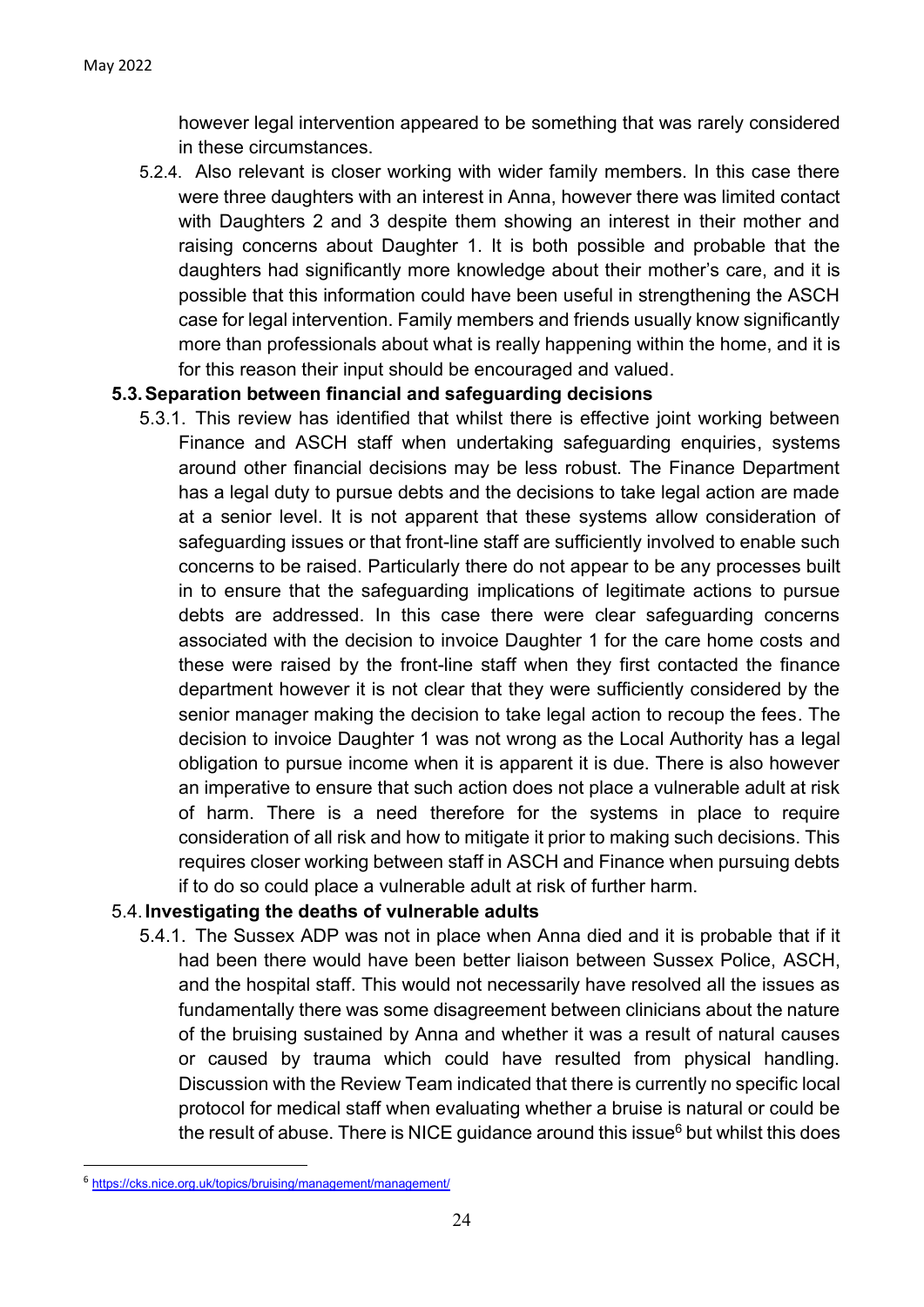identify that there are several possible causes of bruising, including nonaccidental injury, there is little in the section on differential diagnosis to clarify the circumstances in which non-accidental injury is a more likely cause. This means that clinicians may have differing opinions about the causes of bruises in the absence of clear explanations from the patient.

- 5.4.2. Furthermore, there is currently no formal system for resolving differences between clinicians when there is professional disagreement about the likely causes of bruises. There is no legal requirement for there to be a 'named doctor' with responsibility for safeguarding adults within a hospital which means that if there is conflict between clinicians there is no straightforward process for discussing and resolving contradictions. There are different systems in place for safeguarding children where there is a requirement for 'named' and 'designated' doctors who have expertise in safeguarding and are involved in more complex cases where there may be clinical disagreements 7 . Within all adult health settings there is a requirement for there to be to be a 'named professional for safeguarding adults<sup>8</sup>' but often these roles are fulfilled by nurses unlike in children's settings where there is an expectation that there should be both a 'named doctor' and a 'named nurse.'
- 5.4.3. The review team also identified that whilst the ADP clearly establishes a multiagency process for investigating the deaths of vulnerable adults, there is nothing included about assessing the causes of bruising in vulnerable adults despite this being a feature of both the Adult B and Anna SARs. If a protocol regarding the assessment of the causes of bruising were to be developed it would need to be incorporated into the ADP.

<sup>7</sup> [https://www.rcpch.ac.uk/sites/default/files/2019-08/named\\_doctor\\_for\\_child\\_protection\\_-](https://www.rcpch.ac.uk/sites/default/files/2019-08/named_doctor_for_child_protection_-_model_job_description_and_competencies_2019_0.pdf)

model\_job\_description\_and\_competencies\_2019\_0.pdf

<sup>8</sup> <https://www.rcn.org.uk/professional-development/publications/pub-007069>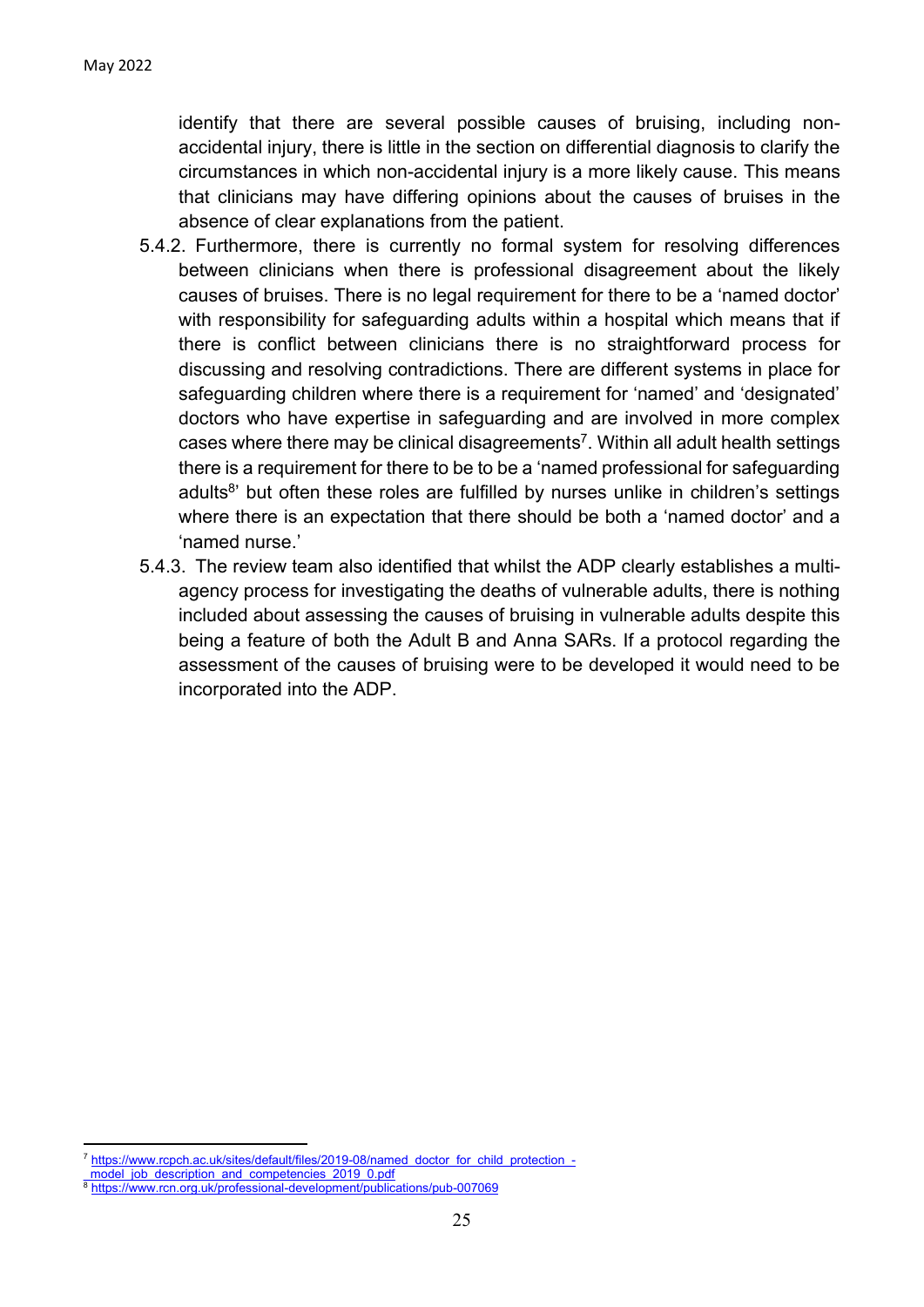## **6. CONCLUSIONS**

- 6.1.The intention of this review was to evaluate the effectiveness of the implementation of the recommendations of the Adult B SAR as well as considering whether there was additional learning. The review has found that while there has been noteworthy progress made there are some areas of further development that are needed. Multidisciplinary working was mixed with some examples of good intervention but more evidence of parallel working. Of greatest significance was the absence of formal planning meeting involving front line staff which led to assumptions about what was being done and the protection this afforded Anna. There is suggestion that such practice is not unusual and that therefore there is a need for the role of multidisciplinary planning meetings to be promoted.
- 6.2.Generally the Anna SAR and the audit of the implementation of the recommendations from the Adult B SAR showed how difficult it is to know when practice has changed in response to new guidance, supervision and training. It is clear that all agencies have acted in response to the Adult B SAR however it is less assured that there has been sufficient cultural change to ensure practitioners are acting differently.
- 6.3.The review showed that there is greater awareness of the needs for formal assessment of capacity and improved practice in this area however there is also a need for better understanding of the impact of coercion and control on capacity assessments and for this to be considered when developing safeguarding plans. Furthermore, work with the wider family needs to be strengthened to enable staff to be able to better understand family dynamics and empowering them to challenge family members when necessary.
- 6.4.The review identified that there is good working between Finance and ASCH staff when assessing whether there has been financial abuse however there are no formal systems in place to guarantee a similar co-operative working when making and recording decisions regarding recoupment of debts from relatives. This means there is the potential for such decisions to be made without sufficient consideration of safeguarding risks to vulnerable adults.
- 6.5.Finally the review has highlighted some limitations in the processes whereby clinicians assess the causes of bruising in vulnerable adults which could undermine the effectiveness of the ADP.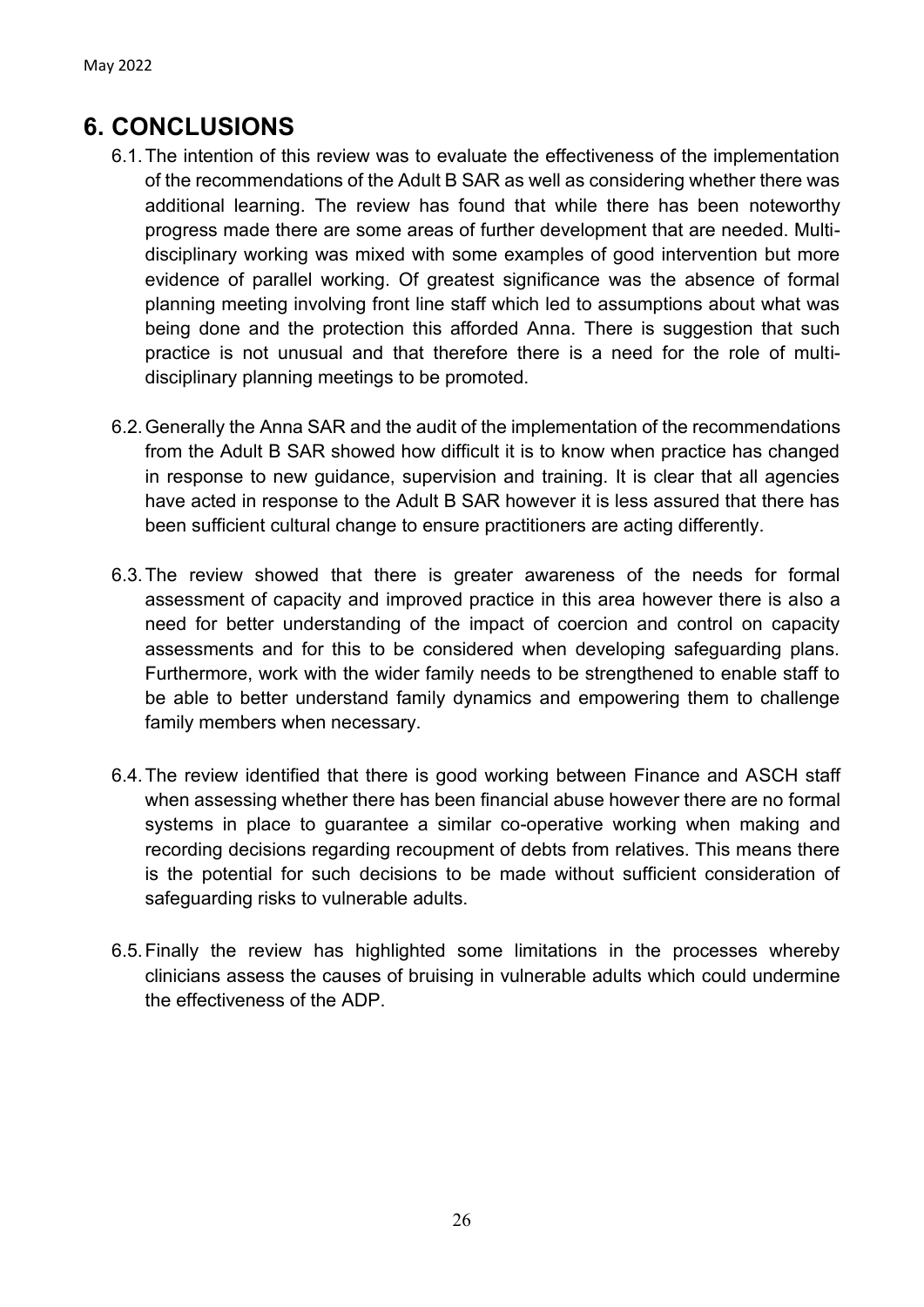## **7. RECOMMENDATIONS**

- 7.1.That East Sussex SAB uses its routine audit systems to further evaluate the use and effectiveness of multiagency meetings when undertaking safeguarding work with vulnerable adults.
- 7.2.That East Sussex SAB requires all core SAB member agencies, through supervision (including safeguarding supervision) and training, to work with front line practitioners to enable better understanding of coercion and control within domestic abuse particularly when applied to older people. Furthermore, this training and supervision should focus on the ways in which legal interventions can be used to better protect vulnerable adults. Finally, the training and supervision should also focus on the relevance and importance of working closely with the whole family rather than just with those family members providing direct care.
- 7.3.That East Sussex SAB require the Local Authority to review the systems in place to make decisions about pursuing debts from relatives and consider how best to enable such decisions to consider any risks to vulnerable adults and how, in those circumstances, to develop plans to fully protect the individuals concerned.
- 7.4.The East Sussex SAB require that ESHT review the processes in place to evaluate bruising in vulnerable adults and develop systems to enable better reconciliation of clinical differences including whether a named Doctor for safeguarding Adults should be appointed. These processes to be incorporated into the ADP.
- 7.5.To recommend that East Sussex SAB raise the issue of the need for a Named Doctor for Safeguarding Adults in all hospital settings, at a regional level with a view to taking the matter forward for national discussion with DHSC policy leads in accordance with the National Escalation protocol for issues from SARs.
- 7.6.That East Sussex SAB should consider how to develop mechanisms whereby they are able to evaluate the effectiveness of how each member agency has achieved organisational change and understanding from SARs, as well as implementing their recommendations.

Fiona Johnson 14th January 2022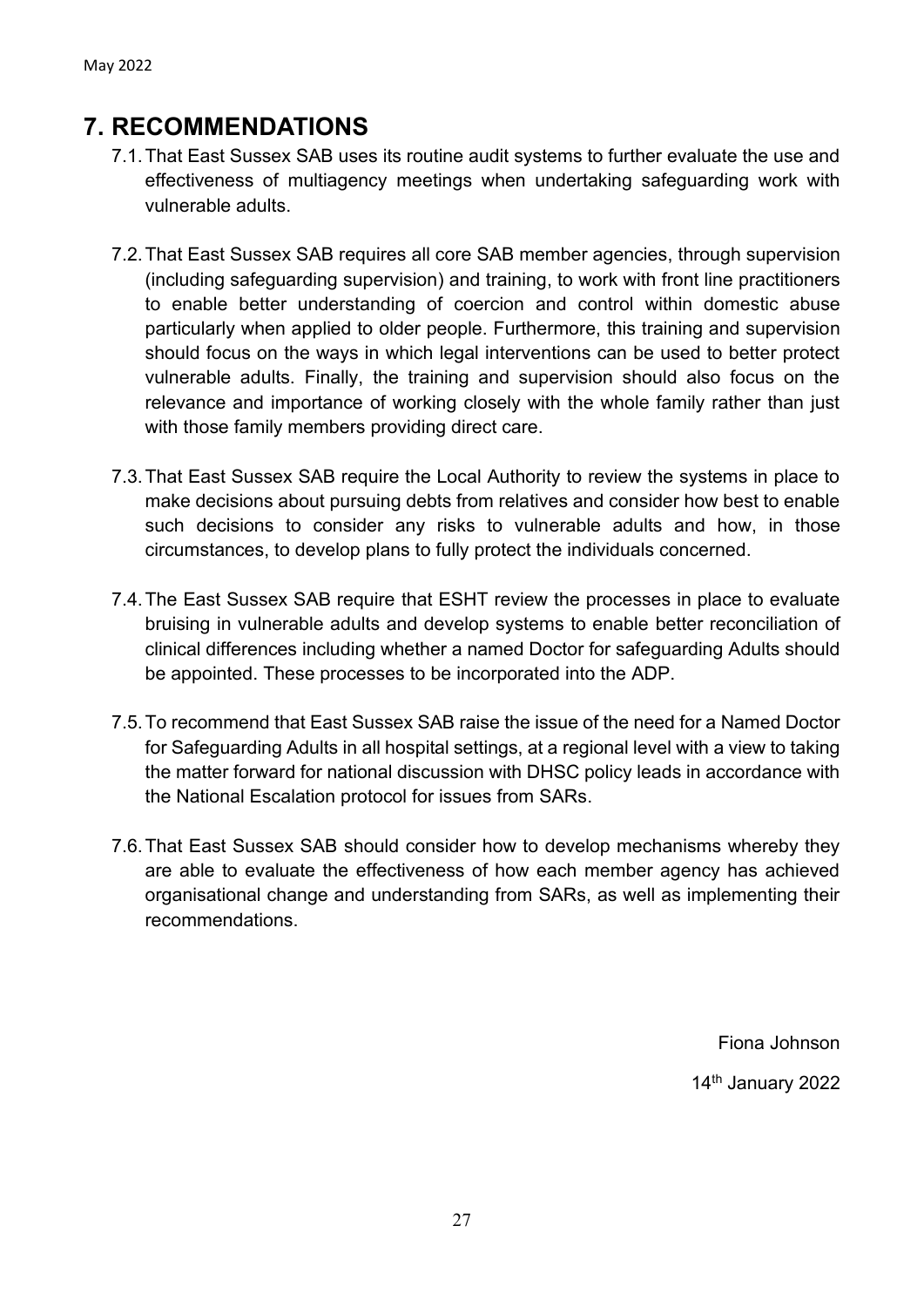#### **1. APPENDIX 1: Terms of Reference: Anna**

#### **2. Background to this SAR**

1.1 Under section 44 of the Care Act 2014 there is a duty for Safeguarding Adult Boards (SABs) to arrange a Safeguarding Adults Review (SAR) when an adult in its area dies as a result of abuse or neglect, whether known or suspected, and there is concern that partner agencies could have worked together more effectively to protect the adult. If the SAR criteria are not met but the relevant SAB feels that there are lessons to be learnt, an alternative review may be undertaken.

1.2 The purpose of conducting a review is to enable members of the SAB to:

- Establish whether there are lessons to be learnt from the circumstances of the case about, for example, the way in which local professionals and agencies work together to safeguard adults at risk.
- Review the effectiveness of procedures and their application (both multi-agency and those of organisations).
- Inform and improve local inter-agency practice by acting on learning (developing best practice) in order to reduce the likelihood of similar harm occurring again.
- Bring together and analyse the findings of the various reports from agencies in order to make recommendations for future action.
- 1.3 This SAR referral was received on 2<sup>nd</sup> February 2021 from Adult Social Care and Health, and the recommendation of the SAR Subgroup to undertake a SAR was endorsed by the SAB Independent Chair on 26th March 2021.
- 1.4 The statutory requirement under Section 44 of the Care Act was met. However the SAB noted that this referral reflected a number of parallels with the Adult B SAR published in East Sussex in February 2020, and as such has made the decision to conduct this review in a proportionate manner to draw on how the learning from the Adult B SAR has been embedded in practice as well as to explore additional areas of learning specific to this case.

#### **3. Ethos of the Review**

2.1 This review will be holistic and considered in a fair and open manner. It will be objective in its approach and be thorough, rigorous and evidence based. All contact with individuals and stakeholders will be respectful, recognising any circumstances and religious diversity or other protected characteristics in accordance with the Equality Act 2010.

#### **4. Scope and Methodology for the Review**

3.1 This review will take a hybrid approach and undertaken as two parallel pieces of work:

- 1. An audit on how the relevant actions of Adult B have been embedded and what impact they are having on practice and adults with care and support needs.
- 2. A learning event involving frontline practitioners and their managers, with specific focus on the 2 safeguarding enquiries held from 2017 to 2020 and how learning from Adult B can be further embedded and include the following additional points relevant in this case:
	- a. how cultural needs were identified and responded to.
	- b. consideration of delays in instigating enquiries, particularly in relation to the safeguarding enquiry commenced in October 2019
	- c. what inhibited practitioners from responding to the hostility and aggression by family members.
	- d. information sharing about risks related to ownership of firearms by the family.
	- e. how legal routes to gain access to Anna were explored.
	- f. how issues in this case were escalated and supervised across the agencies involved.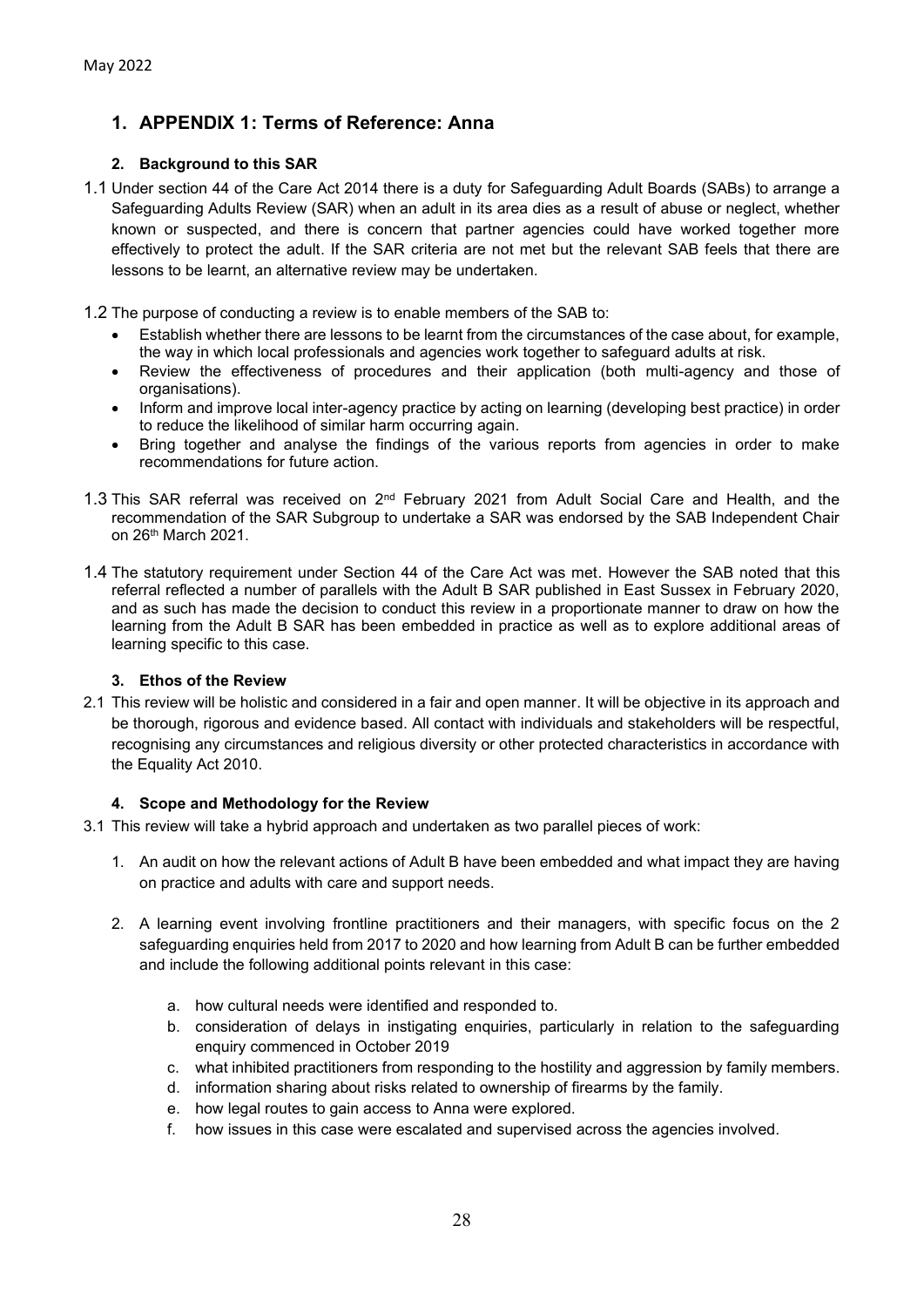- 3.2 The focus of the review will involve specific consideration of the two safeguarding enquiries held from 2017 to 2020 at the learning event and more broadly as part of the audit activity the period from Anna's death on 27<sup>th</sup> February 2020 until the present day in terms of how learning from the Adult B SAR has been embedded.
- 3.3 The naming convention for this case will be to use the fictitious name of Anna to maintain confidentiality.
- 3.4 The review will have a particular focus on the following research questions in this case:
	- a) How well has the learning from Adult B been embedded in general safeguarding practice?
	- b) How effective are practitioners at intervening when faced with hostility and aggression from carers?
	- c) How well do practitioners share information about risk and co-ordinate safeguarding work between different agencies?
- 3.5 A chronology of information from Adult Social Care records, obtained through the work undertaken by the SAR Subgroup in considering the referral, along with information from GP and District Nursing records will inform the preparatory work for the learning event.

#### 5. **Liaison with the adult's family members**

3.6 In line with Making Safeguarding Personal the Reviewer, in consultation with the SAB, will give consideration as to the most appropriate way of enabling contact with family members of the deceased to have an opportunity to contribute to the review.

#### **Overview Report**

- 3.7 An overview report will be produced for the SAB by the lead reviewer, which will bring together the findings from the audit and outcomes from the learning event.
- 3.8 The report will be shared with the SAR Subgroup prior to presentation at the SAB for oversight and assurance.

#### **6. Agencies involved in the Review**

- 4.1 Agencies that were involved in this case will be asked to contribute to this review. SAR Panel members will include the following agencies:
	- Adult Social Care and Health (ASCH), East Sussex County Council (ESCC)
	- Sussex Police
	- NHS East Sussex Clinical Commissioning Group (CCG)
	- East Sussex Healthcare NHS Trust (ESHT)
	- Joint Domestic, Sexual Violence & Abuse and Violence against Women & Girls (VAWG) Unit Brighton & Hove and East Sussex
- 4.2 The SAR Panel will consider additional agency representatives who need be part of the SAR Panel and / or attend the learning event, such as the Office of Public Guardianship, the Care Home manager, and the financial assessment team in ASCH.
- 4.3 The lead reviewer for this SAR is Fiona Johnson, who will be responsible for the facilitation of the learning event and producing an overview report combining the outcomes of the audit and learning event. Fiona Johnson will also take on the role of SAR Panel Chair and will be supported by the Chair of the SAR Subgroup, Head of Safeguarding ASCH, and the SAB Development Manager. Members of the SAR panel will also assist in the process.
- 4.4 It is critical to the effectiveness of this review process that the correct management representatives attend any scheduled events and meetings. Agency representatives must have knowledge of the matter, the influence to obtain material efficiently and can comment on the analysis of evidence and recommendations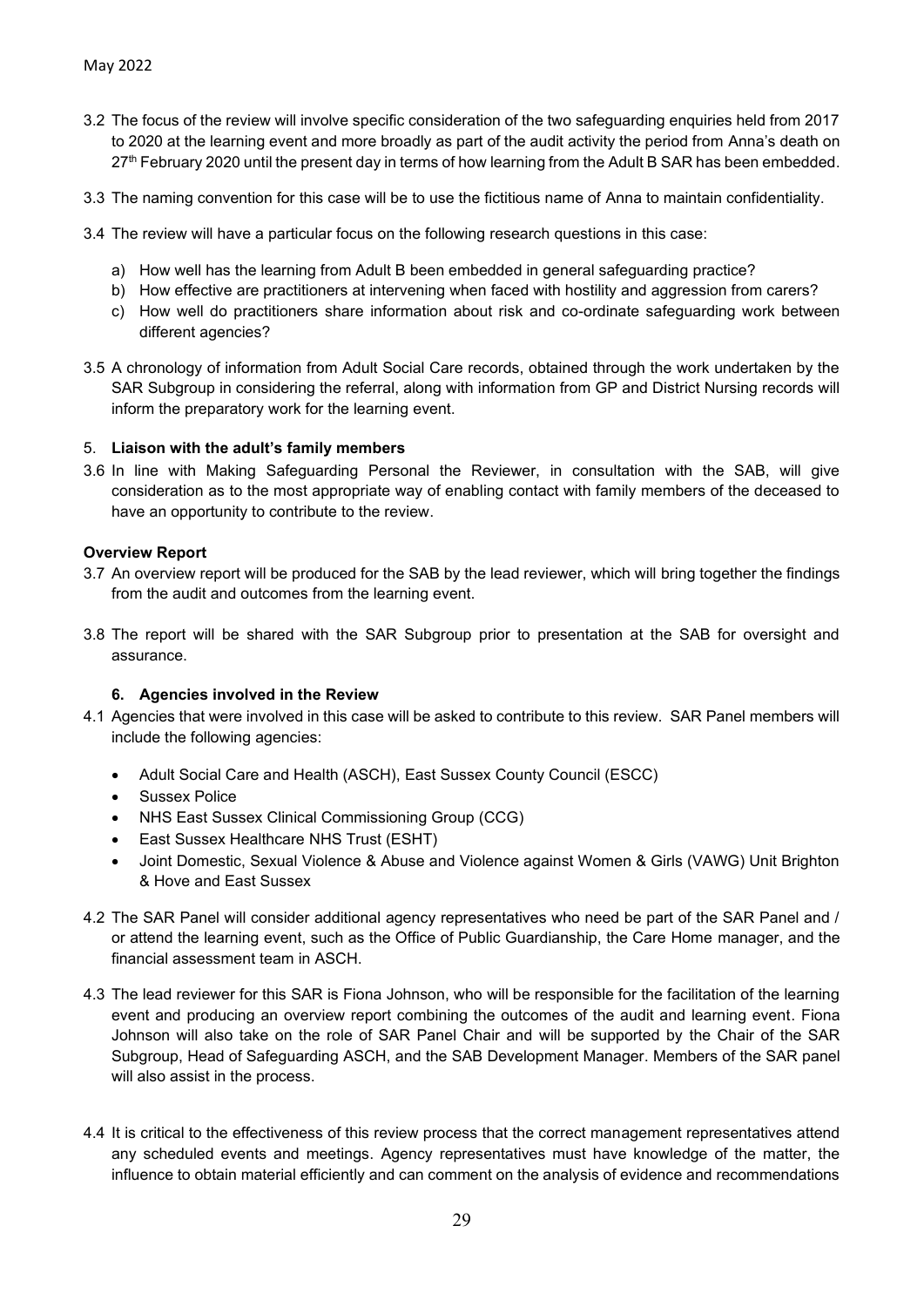that emerge. They should not have had any direct involvement in the case or supervision of those professionals that were.

#### **7. Media strategy**

- 5.1 All agencies involved in the review will alert their media / communications officers of the review at the outset of the process. If there are any media requests, agencies will direct these to the SAR Panel Chair and SAB Manager who will direct these to the press officer in the Communications Team at ESCC. At the end of the review a media strategy meeting will be held to consider publication of the overview report, which will involve all relevant media / communication leads across the agencies involved and a coordinated press statement will be prepared.
- 5.2 The SAB is responsible for the handling of the report and for all feedback to staff, family members and the media.

#### **8. Confidentiality**

- 6.1 All information discussed is strictly confidential and must not be disclosed to third parties without the agreement of the responsible agency's representative. That is, no material that states or discusses activity relating to specific agencies can be disclosed without the prior consent of those agencies.
- 6.2 All agency representatives are personally responsible for the safe keeping of all documentation that they possess in relation to this thematic review and for the secure retention and disposal of that information in a confidential manner.
- 6.3 It is recommended that all members of the Review Panel set up a secure email system, e.g. Egress. Confidential information must not be sent through any other email system. Documents not on secure email must be encrypted and password protected.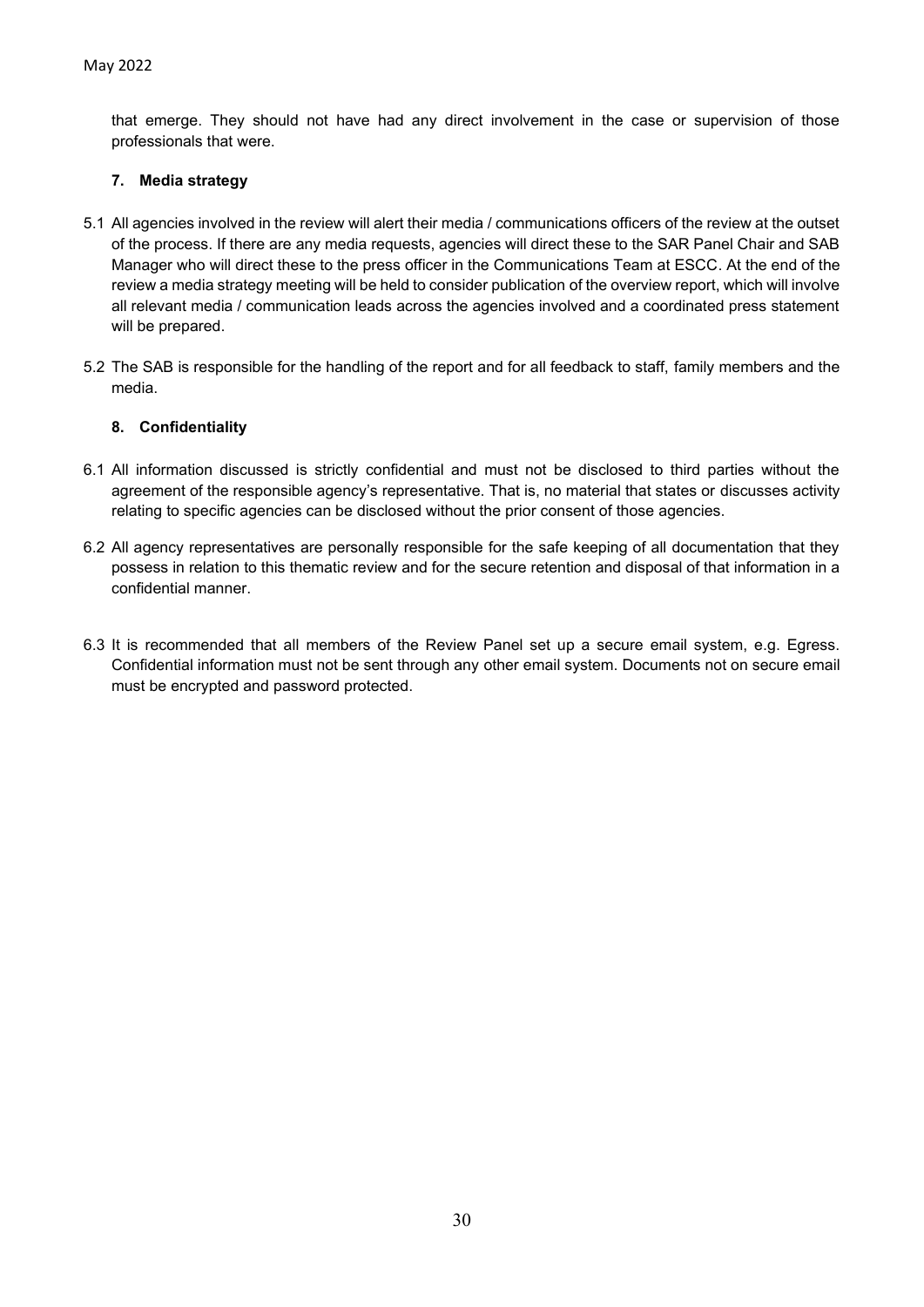#### **9. Appendix 2: Glossary of Terms and Abbreviations**

**ASCH:** Adult Social Care & Health in this context services provided by East Sussex County Council Adult Social Care and Health

**DASH:** Domestic Abuse, Stalking and Honour Based Violence – DASH checklist is a tool

- To help front line practitioners identify high risk cases of domestic abuse, stalking and 'honour'-based violence.
- To decide which cases should be referred to MARAC and what other support might be required.
- To provide a shared understanding of risk in relation to domestic abuse, stalking and 'honour'-based violence.

To enable agencies to make defensible decisions based on the evidence from extensive research of cases, including domestic homicides and 'near misses,' which underpins most recognised models of risk assessment

**CQC:** Care Quality Commission - The independent regulator of health and social care in England

**GP:** A doctor based in the community who treats patients with minor or chronic illnesses and refers those with serious conditions to a hospital.

**IDVA:** Independent Domestic Violence Advisor - The main purpose of independent domestic violence advisors (IDVA) is to address the safety of victims at high risk of harm from intimate partners, ex-partners, or family members to secure their safety and the safety of their children

**MARAC:** Multi-Agency Risk Assessment Conference (MARAC) is a local, multi-agency victim-focussed meeting where information is shared on the highest risk cases of domestic violence and abuse between different statutory and voluntary sector agencies.

**MSP:** Making Safeguarding Personal is a national approach to promote responses to safeguarding situations in a way that enhances involvement, choice and control as well as improving quality of life, wellbeing, and safety

**OPG:** The Office of the Public Guardian in England and Wales is a government body that, within the framework of the Mental Capacity Act 2005, polices the activities of deputies, attorneys and guardians who act to protect the financial affairs of people who lack the mental capacity for making decisions about such things.

**SAB:** Safeguarding Adults Boards - The Care Act 2014 places adult safeguarding on a legal footing. From April 2015 each local authority must: set up a Safeguarding Adults Board (SAB) with core membership from the local authority, the police, and the NHS (specifically the local Clinical Commissioning Groups) and the power to include other relevant bodies.

**SAR:** Safeguarding Adult Review - Safeguarding Adults Boards must arrange a SAR when an adult in its area dies because of, or has experienced, serious abuse or neglect (known or suspected) and there is concern that partner agencies could have worked more effectively together. The aim of the SAR is to identify and implement learning from this.

**SCARF:** Single Combined Assessment of Risk Form – this is the mechanism by which the Police share information with other relevant agencies particularly Adult social care.

**SECAmb:** The Southeast Coast Ambulance Service NHS Foundation Trust is the NHS Ambulance Services Trust for south-eastern England, covering Kent (including Medway), Surrey, West Sussex, and East Sussex (including Brighton and Hove).

**VAAR:** The Vulnerable Adult at Risk section of the SCARF should be completed by an officer or member of police staff for every incident that involves a safeguarding concern relating to a vulnerable adult.